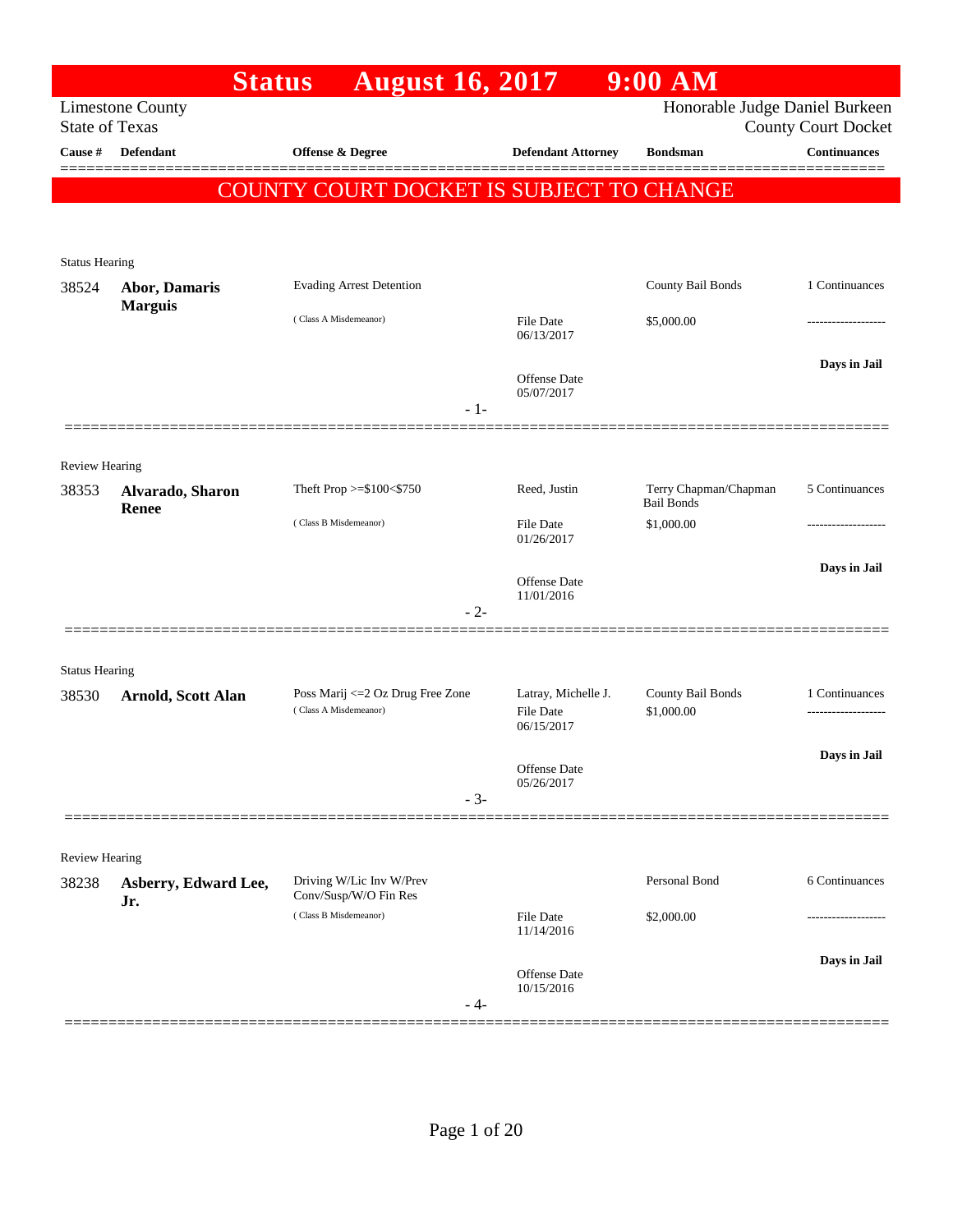|                                |                                        | <b>August 16, 2017</b><br><b>Status</b>  |                                            | $9:00$ AM         |                                                              |
|--------------------------------|----------------------------------------|------------------------------------------|--------------------------------------------|-------------------|--------------------------------------------------------------|
| <b>State of Texas</b>          | <b>Limestone County</b>                |                                          |                                            |                   | Honorable Judge Daniel Burkeen<br><b>County Court Docket</b> |
| Cause #                        | <b>Defendant</b>                       | <b>Offense &amp; Degree</b>              | <b>Defendant Attorney</b>                  | <b>Bondsman</b>   | <b>Continuances</b>                                          |
|                                |                                        | COUNTY COURT DOCKET IS SUBJECT TO CHANGE |                                            |                   |                                                              |
|                                |                                        |                                          |                                            |                   |                                                              |
| <b>Status Hearing</b>          |                                        |                                          |                                            |                   |                                                              |
| 38423                          | <b>Asberry, Omaris</b><br><b>Deion</b> | Poss Marij <2oz                          | Cannon, Joe                                | Cannon, Joe       | 2 Continuances                                               |
|                                |                                        | (Class B Misdemeanor)                    | <b>File Date</b><br>04/12/2017             | \$2,000.00        |                                                              |
|                                |                                        |                                          | <b>Offense Date</b><br>04/04/2017<br>$-5-$ |                   | Days in Jail                                                 |
|                                |                                        |                                          |                                            |                   |                                                              |
| <b>Status Hearing</b>          |                                        |                                          |                                            |                   |                                                              |
| 38508                          | <b>Asberry, Omaris</b><br><b>Deion</b> | Poss Marij <= 2 Oz Drug Free Zone        | Cannon, Joe                                | Cannon, Joe       | 2 Continuances                                               |
|                                |                                        | (Class A Misdemeanor)                    | <b>File Date</b><br>05/23/2017             | \$3,000.00        | ----------------                                             |
|                                |                                        |                                          | <b>Offense</b> Date<br>02/19/2017          |                   | Days in Jail                                                 |
|                                |                                        |                                          | - 6-                                       |                   |                                                              |
|                                |                                        |                                          |                                            |                   |                                                              |
| <b>Review Hearing</b><br>38463 | <b>Bailey, Kimberly Ann</b>            | Poss Dangerous Drug                      |                                            | County Bail Bonds | 2 Continuances                                               |
|                                |                                        | (Class A Misdemeanor)                    | File Date<br>05/03/2017                    | \$3,000.00        |                                                              |
|                                |                                        |                                          | Offense Date                               |                   | Days in Jail                                                 |
|                                |                                        |                                          | 03/21/2017<br>$-7-$                        |                   |                                                              |
| Review Hearing                 |                                        |                                          |                                            |                   |                                                              |
| 38464                          | <b>Bailey, Kimberly Ann</b>            | Poss Cs Pg $3 < 28g$                     |                                            | County Bail Bonds | 2 Continuances                                               |
|                                |                                        | (Class A Misdemeanor)                    | <b>File Date</b><br>05/03/2017             | \$3,000.00        |                                                              |
|                                |                                        |                                          | Offense Date<br>03/21/2017<br>$-8-$        |                   | Days in Jail                                                 |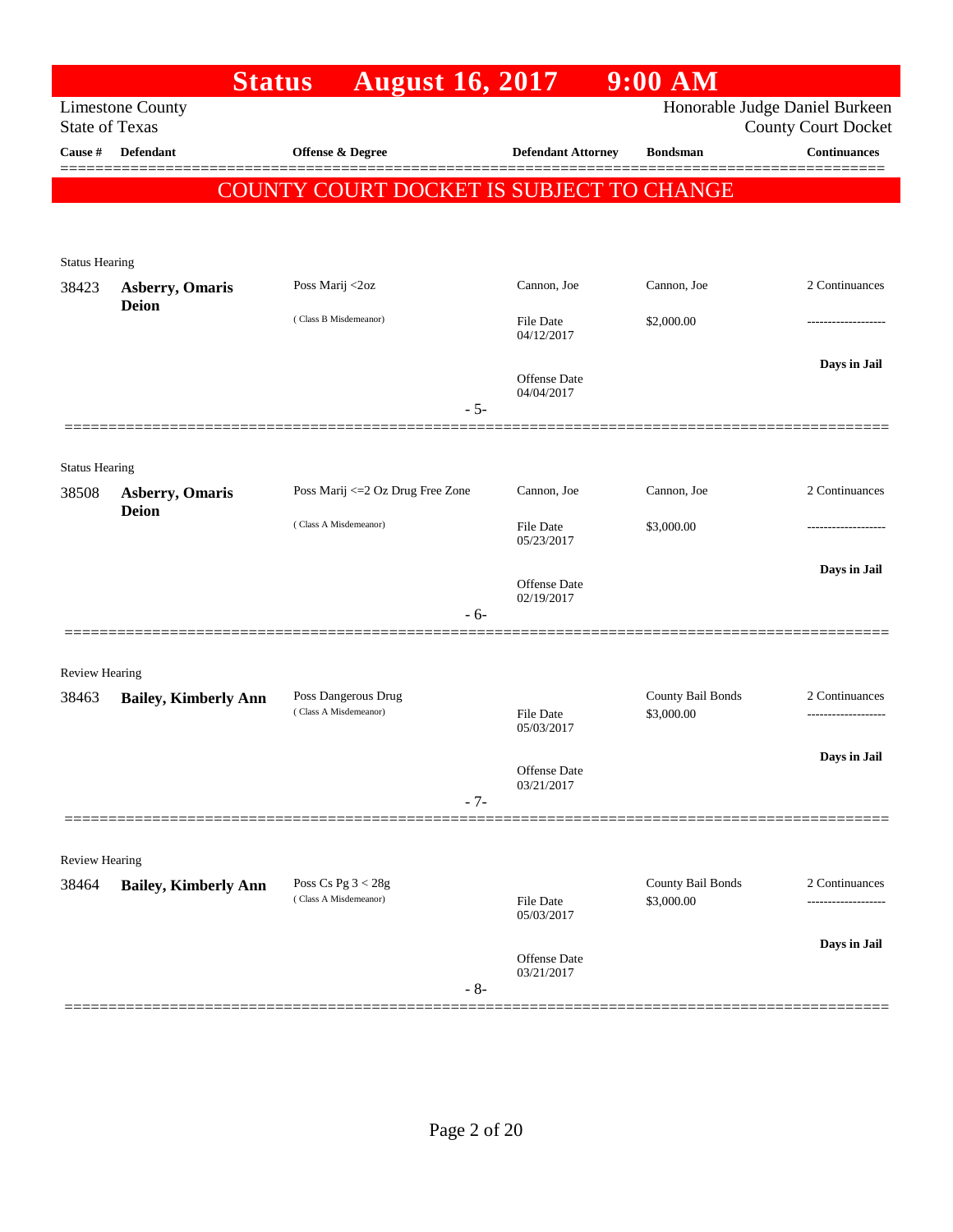|                       | <b>Status</b>                     | <b>August 16, 2017</b>                                        |                                | $9:00$ $\overline{\text{AM}}$ |                                                              |
|-----------------------|-----------------------------------|---------------------------------------------------------------|--------------------------------|-------------------------------|--------------------------------------------------------------|
| <b>State of Texas</b> | <b>Limestone County</b>           |                                                               |                                |                               | Honorable Judge Daniel Burkeen<br><b>County Court Docket</b> |
| Cause #               | <b>Defendant</b>                  | <b>Offense &amp; Degree</b>                                   | <b>Defendant Attorney</b>      | <b>Bondsman</b>               | <b>Continuances</b>                                          |
|                       |                                   | COUNTY COURT DOCKET IS SUBJECT TO CHANGE                      |                                |                               |                                                              |
|                       |                                   |                                                               |                                |                               |                                                              |
| Review Hearing        |                                   |                                                               |                                |                               |                                                              |
| 38465                 | <b>Bailey, Kimberly Ann</b>       | Poss Dangerous Drug<br>(Class A Misdemeanor)                  |                                | County Bail Bonds             | 2 Continuances                                               |
|                       |                                   |                                                               | <b>File Date</b><br>05/03/2017 | \$3,000.00                    |                                                              |
|                       |                                   |                                                               | Offense Date                   |                               | Days in Jail                                                 |
|                       |                                   | $-9-$                                                         | 03/21/2017                     |                               |                                                              |
|                       |                                   |                                                               |                                |                               |                                                              |
| <b>Review Hearing</b> |                                   |                                                               |                                |                               |                                                              |
| 38267                 | <b>Beldin, Bryan Charles</b>      | Driving W/Lic Inv W/Prev<br>Conv/Susp/W/O Fin Res             | Reed, Benjie                   | County Bail Bonds             | 6 Continuances                                               |
|                       |                                   | (Class B Misdemeanor)                                         | <b>File Date</b><br>12/02/2016 | \$2,000.00                    |                                                              |
|                       |                                   |                                                               |                                |                               | Days in Jail                                                 |
|                       |                                   | $-10-$                                                        | Offense Date<br>10/14/2016     |                               |                                                              |
|                       |                                   |                                                               |                                |                               |                                                              |
| <b>Status Hearing</b> |                                   |                                                               |                                |                               |                                                              |
| 38439                 | Brown, Billy Lee, Jr.             | Driving While Intoxicated Bac >=0.15<br>(Class A Misdemeanor) |                                | County Bail Bonds             | 2 Continuances                                               |
|                       |                                   |                                                               | <b>File Date</b><br>04/24/2017 | \$2,000.00                    | -----------------                                            |
|                       |                                   |                                                               | Offense Date                   |                               | Days in Jail                                                 |
|                       |                                   | $-11-$                                                        | 03/08/2017                     |                               |                                                              |
|                       |                                   |                                                               |                                |                               |                                                              |
| <b>Status Hearing</b> |                                   |                                                               |                                |                               |                                                              |
| 38368                 | Campbell, Tenisha<br>Itavia Janta | Assault Causes Bodily Injury Family<br>Member                 | Reed, Benjie                   | Reed, Benjie                  | 4 Continuances                                               |
|                       |                                   | (Class A Misdemeanor)                                         | File Date<br>02/17/2017        | \$2,500.00                    |                                                              |
|                       |                                   |                                                               |                                |                               | Days in Jail                                                 |
|                       |                                   |                                                               | Offense Date<br>01/21/2017     |                               |                                                              |
|                       |                                   | $-12-$                                                        |                                |                               |                                                              |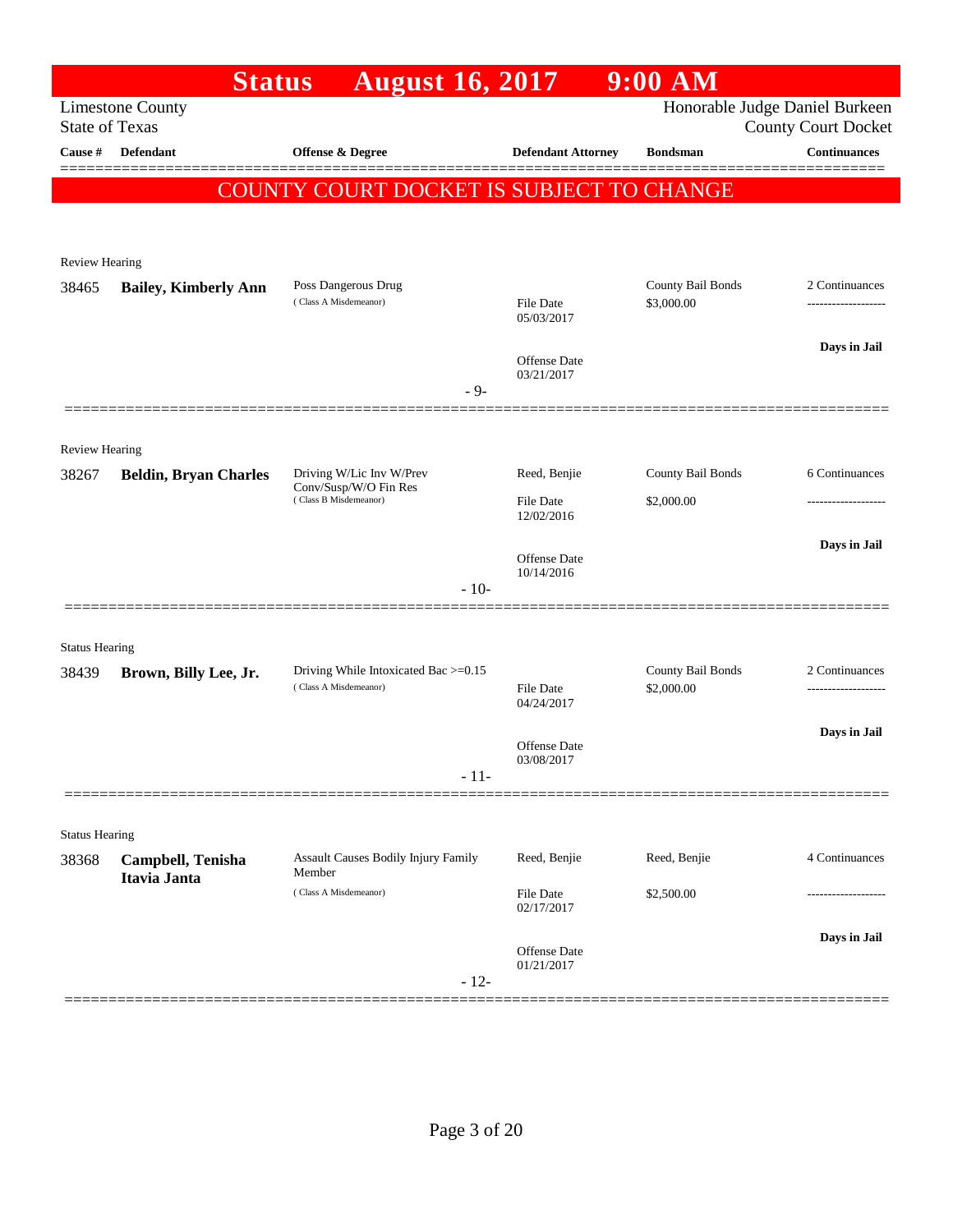|                       |                         | <b>Status</b>                                   | <b>August 16, 2017</b>                  |                                                | 9:00 AM                         |                                                              |
|-----------------------|-------------------------|-------------------------------------------------|-----------------------------------------|------------------------------------------------|---------------------------------|--------------------------------------------------------------|
| <b>State of Texas</b> | <b>Limestone County</b> |                                                 |                                         |                                                |                                 | Honorable Judge Daniel Burkeen<br><b>County Court Docket</b> |
| Cause #               | <b>Defendant</b>        | Offense & Degree                                |                                         | <b>Defendant Attorney</b>                      | <b>Bondsman</b>                 | <b>Continuances</b>                                          |
|                       |                         | <b>COUNTY COURT DOCKET IS SUBJECT TO CHANGE</b> |                                         |                                                |                                 |                                                              |
|                       |                         |                                                 |                                         |                                                |                                 |                                                              |
| <b>Status Hearing</b> |                         |                                                 |                                         |                                                |                                 |                                                              |
| 38437                 | Cantu, Ryan Lee         | Poss Marij <2oz<br>(Class B Misdemeanor)        |                                         | Reed, Justin<br>File Date<br>04/24/2017        | Personal Bond<br>\$1,000.00     | 2 Continuances                                               |
|                       |                         |                                                 |                                         | Offense Date<br>03/23/2017                     |                                 | Days in Jail                                                 |
|                       |                         |                                                 | $-13-$                                  |                                                |                                 |                                                              |
| <b>Status Hearing</b> |                         |                                                 |                                         |                                                |                                 |                                                              |
| 38438                 | Cantu, Ryan Lee         | Poss Marij <2oz<br>(Class B Misdemeanor)        | Reed, Justin<br>File Date<br>04/24/2017 | Freebird Bail Bonds<br>\$2,000.00              | 2 Continuances                  |                                                              |
|                       |                         |                                                 |                                         | Offense Date<br>03/13/2017                     |                                 | Days in Jail                                                 |
|                       |                         |                                                 | $-14-$                                  |                                                |                                 |                                                              |
| <b>Status Hearing</b> |                         |                                                 |                                         |                                                |                                 |                                                              |
| 38537                 | Cantu, Ryan Lee         | Poss Cs Pg $3 < 28g$<br>(Class A Misdemeanor)   |                                         | Reed, Justin<br>File Date<br>06/16/2017        | County Bail Bonds<br>\$3,000.00 | 1 Continuances                                               |
|                       |                         |                                                 |                                         | Offense Date<br>05/06/2017                     |                                 | Days in Jail                                                 |
|                       |                         |                                                 | $-15-$                                  |                                                |                                 |                                                              |
| <b>Status Hearing</b> |                         |                                                 |                                         |                                                |                                 |                                                              |
| 38538                 | Cantu, Ryan Lee         | Poss Marij <2oz<br>(Class B Misdemeanor)        |                                         | Reed, Justin<br><b>File Date</b><br>06/16/2017 | County Bail Bonds<br>\$2,000.00 | 1 Continuances                                               |
|                       |                         |                                                 | $-16-$                                  | Offense Date<br>05/06/2017                     |                                 | Days in Jail                                                 |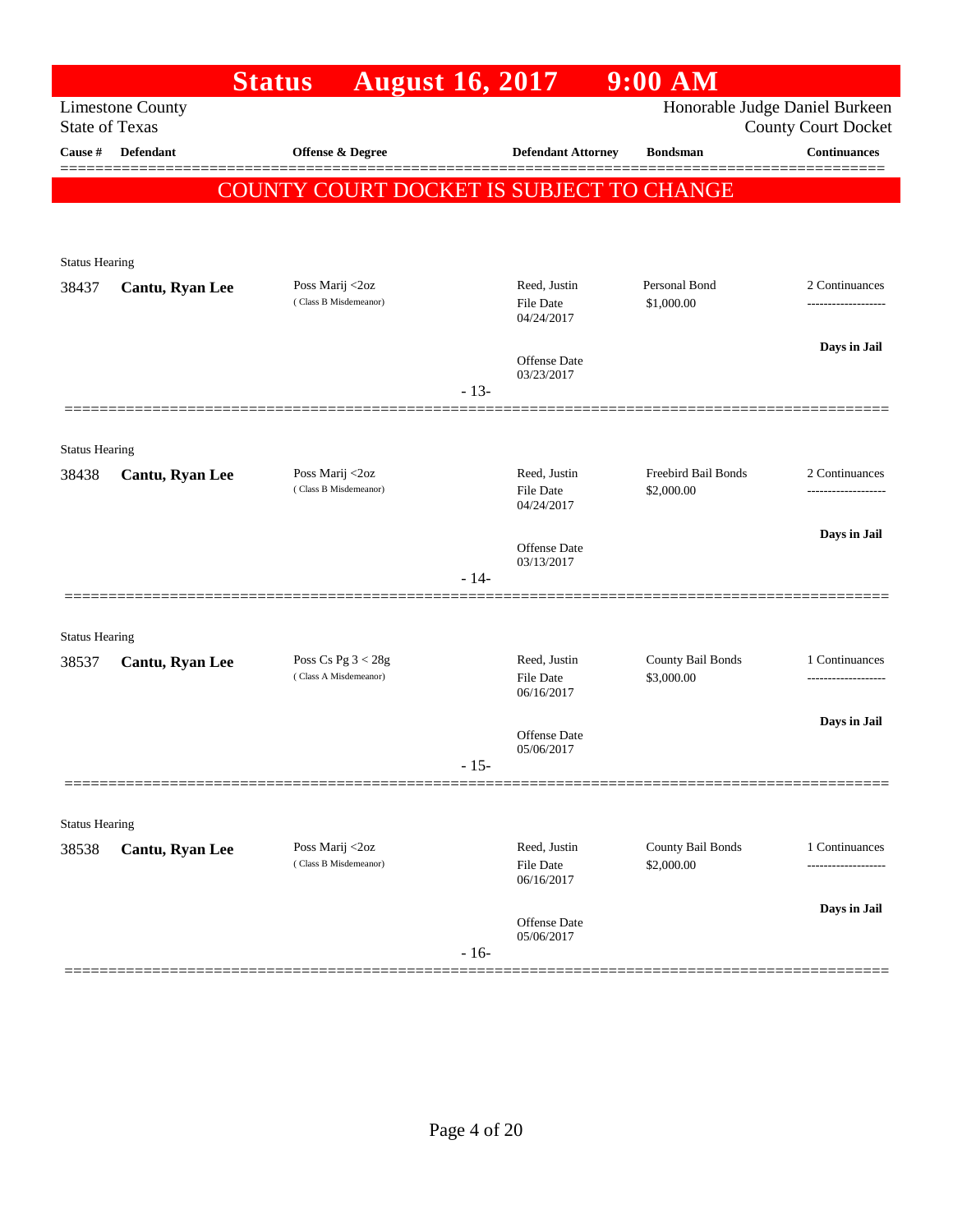|                                | <b>Status</b>                              | <b>August 16, 2017</b>                                    |                                  | 9:00 AM                         |                                                              |
|--------------------------------|--------------------------------------------|-----------------------------------------------------------|----------------------------------|---------------------------------|--------------------------------------------------------------|
| <b>State of Texas</b>          | <b>Limestone County</b>                    |                                                           |                                  |                                 | Honorable Judge Daniel Burkeen<br><b>County Court Docket</b> |
| Cause #                        | Defendant                                  | Offense & Degree                                          | <b>Defendant Attorney</b>        | <b>Bondsman</b>                 | <b>Continuances</b>                                          |
|                                |                                            |                                                           |                                  |                                 |                                                              |
|                                |                                            | COUNTY COURT DOCKET IS SUBJECT TO CHANGE                  |                                  |                                 |                                                              |
|                                |                                            |                                                           |                                  |                                 |                                                              |
| <b>Status Hearing</b>          |                                            |                                                           |                                  |                                 |                                                              |
| 38467                          | Carrillo, Emanuel                          | Poss Cs Pg 4 <28g Drug Free Zone<br>(Class A Misdemeanor) | Reed, Justin<br><b>File Date</b> | County Bail Bonds<br>\$3,000.00 | 2 Continuances                                               |
|                                |                                            |                                                           | 05/08/2017                       |                                 |                                                              |
|                                |                                            |                                                           | Offense Date<br>02/27/2017       |                                 | Days in Jail                                                 |
|                                |                                            | $-17-$                                                    |                                  |                                 |                                                              |
| <b>Review Hearing</b>          |                                            |                                                           |                                  |                                 |                                                              |
| 38370                          | Christian, Aaron John                      | Poss Marij <2oz                                           | Reed, Stephen M.                 | Freebird Bail Bonds             | 4 Continuances                                               |
|                                |                                            | (Class B Misdemeanor)                                     | <b>File Date</b><br>02/17/2017   | \$2,000.00                      |                                                              |
|                                |                                            |                                                           | Offense Date                     |                                 | Days in Jail                                                 |
|                                |                                            | $-18-$                                                    | 01/05/2017                       |                                 |                                                              |
|                                |                                            |                                                           |                                  |                                 |                                                              |
| <b>Status Hearing</b>          |                                            |                                                           |                                  |                                 |                                                              |
| 38540                          | <b>Clayton, Michael</b><br><b>Dezerick</b> | Assault Causes Bodily Injury Family<br>Member             |                                  | County Bail Bonds               | 1 Continuances                                               |
|                                |                                            | (Class A Misdemeanor)                                     | <b>File Date</b><br>06/20/2017   | \$3,000.00                      |                                                              |
|                                |                                            |                                                           |                                  |                                 | Days in Jail                                                 |
|                                |                                            |                                                           | Offense Date<br>05/06/2017       |                                 |                                                              |
|                                |                                            | $-19-$                                                    |                                  |                                 |                                                              |
|                                |                                            |                                                           |                                  |                                 |                                                              |
| <b>Status Hearing</b><br>38518 | <b>Cooper, Wilmer Ray</b>                  | Poss Marij <2oz                                           | Cannon, Joe                      | Cannon, Joe                     | 2 Continuances                                               |
|                                |                                            | (Class B Misdemeanor)                                     | <b>File Date</b><br>05/31/2017   | \$2,000.00                      |                                                              |
|                                |                                            |                                                           | Offense Date                     |                                 | Days in Jail                                                 |
|                                |                                            | $-20-$                                                    | 06/03/2016                       |                                 |                                                              |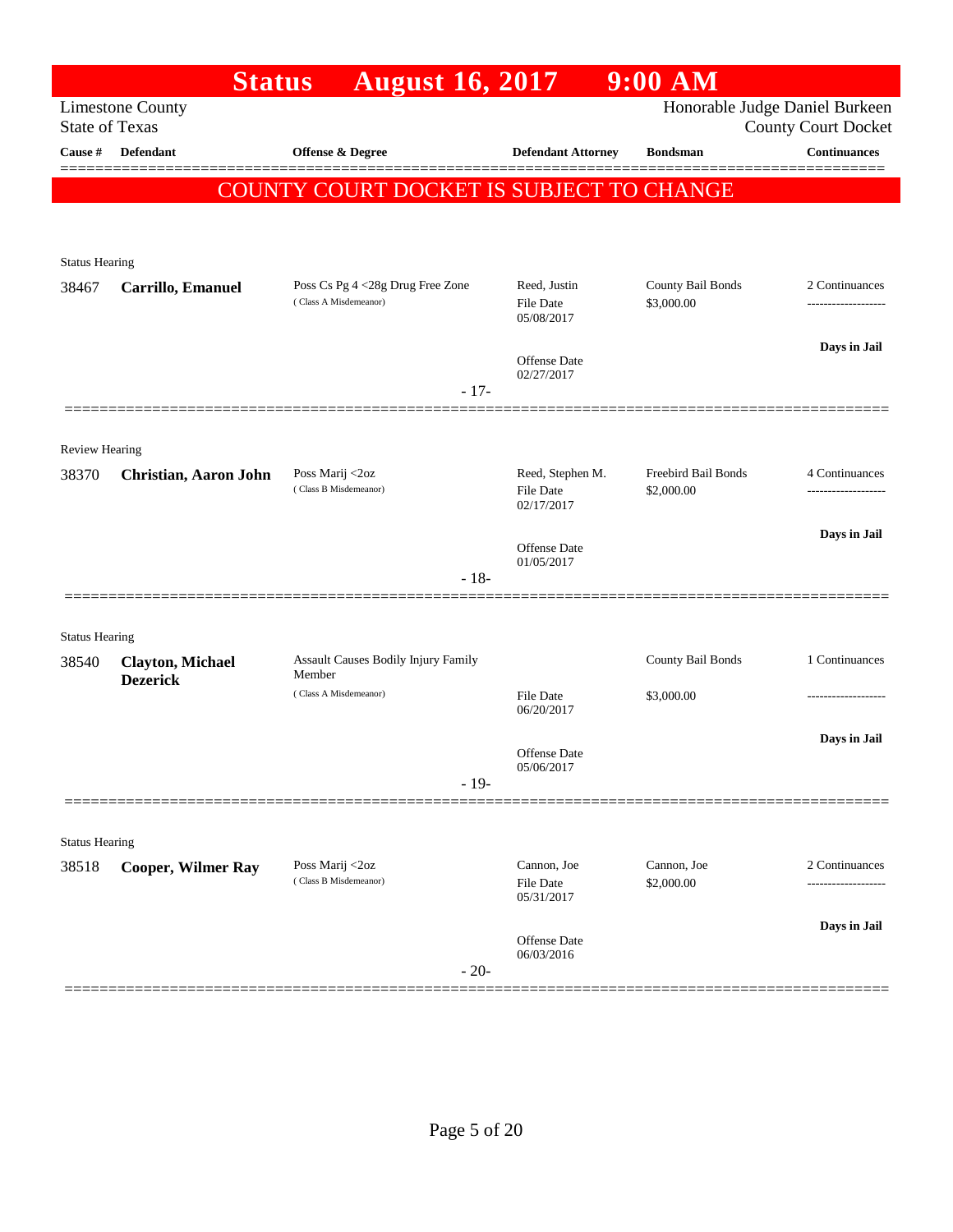|                         | <b>Status</b>           | <b>August 16, 2017</b>                        |                                     | $9:00$ AM                       |                                                   |
|-------------------------|-------------------------|-----------------------------------------------|-------------------------------------|---------------------------------|---------------------------------------------------|
| <b>State of Texas</b>   | <b>Limestone County</b> |                                               |                                     |                                 | Honorable Judge Daniel Burkeen                    |
| Cause #                 | Defendant               | <b>Offense &amp; Degree</b>                   | <b>Defendant Attorney</b>           | <b>Bondsman</b>                 | <b>County Court Docket</b><br><b>Continuances</b> |
|                         |                         |                                               |                                     |                                 |                                                   |
|                         |                         | COUNTY COURT DOCKET IS SUBJECT TO CHANGE      |                                     |                                 |                                                   |
|                         |                         |                                               |                                     |                                 |                                                   |
| Review Hearing          |                         |                                               |                                     |                                 |                                                   |
| 38435                   | Darby, Levin Wayne      | Poss Marij <2oz                               |                                     | County Bail Bonds               | 2 Continuances                                    |
|                         |                         | (Class B Misdemeanor)                         | <b>File Date</b><br>04/24/2017      | \$2,000.00                      |                                                   |
|                         |                         |                                               |                                     |                                 | Days in Jail                                      |
|                         |                         |                                               | Offense Date<br>03/16/2017          |                                 |                                                   |
|                         |                         | $-21-$                                        |                                     |                                 |                                                   |
|                         |                         |                                               |                                     |                                 |                                                   |
| Review Hearing<br>36943 |                         | Driving While Intoxicated 2nd                 |                                     | Reed, Justin                    | 16 Continuances                                   |
|                         | Davila, Daniel Salazar  | (Class A Misdemeanor)                         | <b>File Date</b>                    | \$3,000.00                      | .                                                 |
|                         |                         |                                               | 05/06/2014                          |                                 |                                                   |
|                         |                         |                                               | Offense Date                        |                                 | Days in Jail                                      |
|                         |                         | $-22-$                                        | 04/06/2014                          |                                 |                                                   |
|                         |                         |                                               |                                     |                                 |                                                   |
| <b>Status Hearing</b>   |                         |                                               |                                     |                                 |                                                   |
| 38372                   | Dixon, Kaitlyn Brooke   | Assault Causes Bodily Injury Family<br>Member | Reed, Stephen M.                    | County Bail Bonds               | 2 Continuances                                    |
|                         |                         | (Class A Misdemeanor)                         | <b>File Date</b><br>02/17/2017      | \$7,500.00                      |                                                   |
|                         |                         |                                               |                                     |                                 | Days in Jail                                      |
|                         |                         |                                               | Offense Date<br>01/21/2017          |                                 |                                                   |
|                         |                         | $-23-$                                        |                                     |                                 |                                                   |
|                         |                         |                                               |                                     |                                 |                                                   |
| Plea Hearing            |                         |                                               |                                     |                                 |                                                   |
| 38440                   | Ford, Christina Noel    | Poss Dangerous Drug<br>(Class A Misdemeanor)  | Moore, David E.<br><b>File Date</b> | County Bail Bonds<br>\$3,000.00 | 2 Continuances<br>.                               |
|                         |                         |                                               | 04/24/2017                          |                                 |                                                   |
|                         |                         |                                               | Offense Date                        |                                 | Days in Jail                                      |
|                         |                         | $-24-$                                        | 02/25/2017                          |                                 |                                                   |
|                         |                         |                                               |                                     |                                 |                                                   |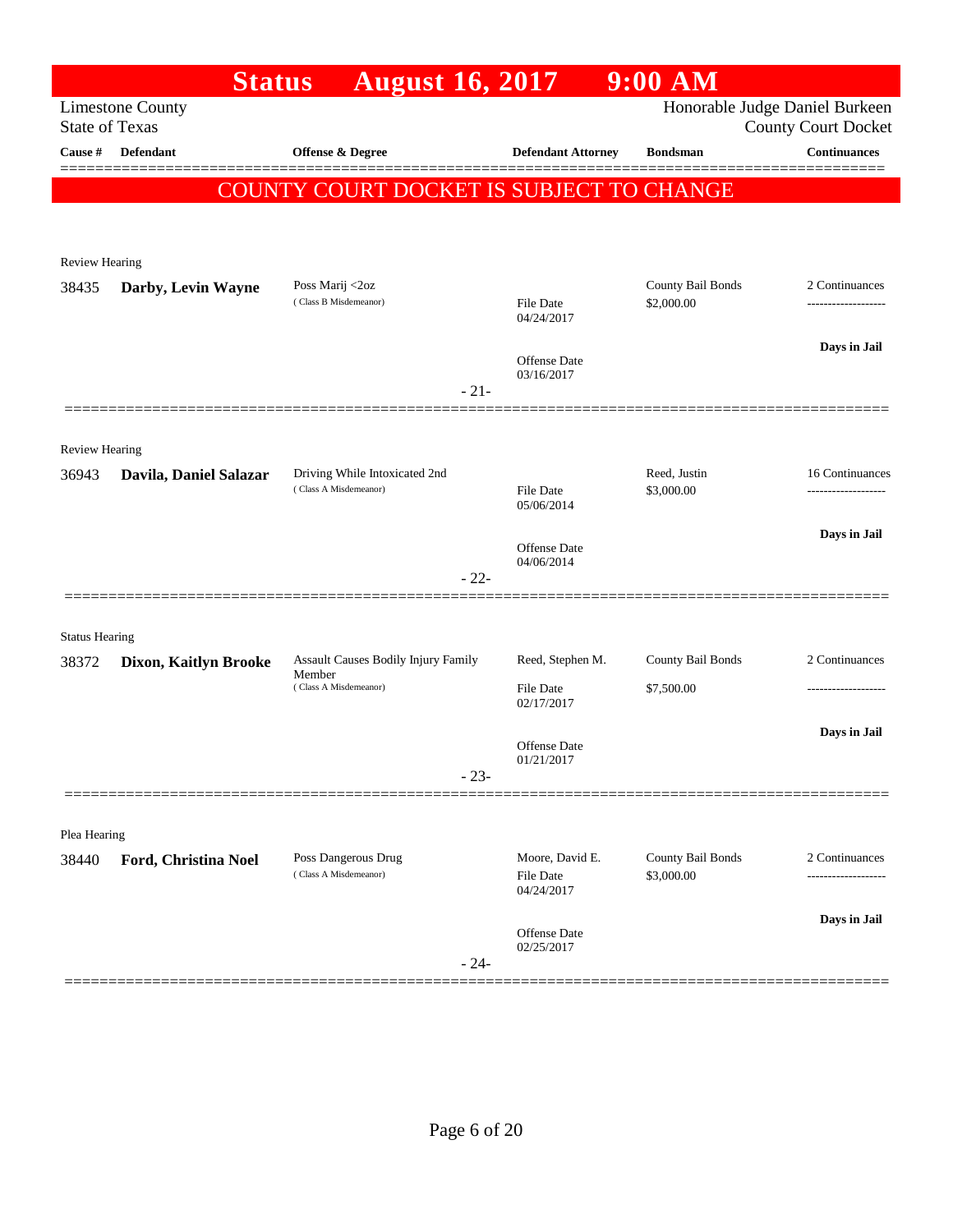|                       | <b>Status</b>            | <b>August 16, 2017</b>                          |        |                                                   | 9:00 AM                         |                                                              |
|-----------------------|--------------------------|-------------------------------------------------|--------|---------------------------------------------------|---------------------------------|--------------------------------------------------------------|
| <b>State of Texas</b> | <b>Limestone County</b>  |                                                 |        |                                                   |                                 | Honorable Judge Daniel Burkeen<br><b>County Court Docket</b> |
| Cause #               | <b>Defendant</b>         | Offense & Degree                                |        | <b>Defendant Attorney</b>                         | <b>Bondsman</b>                 | <b>Continuances</b>                                          |
|                       |                          |                                                 |        |                                                   |                                 |                                                              |
|                       |                          | <b>COUNTY COURT DOCKET IS SUBJECT TO CHANGE</b> |        |                                                   |                                 |                                                              |
|                       |                          |                                                 |        |                                                   |                                 |                                                              |
| Plea Hearing          |                          |                                                 |        |                                                   |                                 |                                                              |
| 38441                 | Ford, Christina Noel     | Poss Dangerous Drug<br>(Class A Misdemeanor)    |        | Moore, David E.<br><b>File Date</b><br>04/24/2017 | County Bail Bonds<br>\$3,000.00 | 2 Continuances                                               |
|                       |                          |                                                 |        |                                                   |                                 | Days in Jail                                                 |
|                       |                          |                                                 |        | Offense Date<br>02/25/2017                        |                                 |                                                              |
|                       |                          |                                                 | $-25-$ |                                                   |                                 |                                                              |
|                       |                          |                                                 |        |                                                   |                                 |                                                              |
| Plea Hearing          |                          |                                                 |        |                                                   |                                 |                                                              |
| 38442                 | Ford, Christina Noel     | Poss Cs Pg $3 < 28g$<br>(Class A Misdemeanor)   |        | Moore, David E.<br><b>File Date</b>               | County Bail Bonds<br>\$3,000.00 | 2 Continuances                                               |
|                       |                          |                                                 |        | 04/24/2017                                        |                                 |                                                              |
|                       |                          |                                                 |        | Offense Date<br>02/25/2017                        |                                 | Days in Jail                                                 |
|                       |                          |                                                 | $-26-$ |                                                   |                                 |                                                              |
|                       |                          |                                                 |        |                                                   |                                 |                                                              |
| Plea Hearing          |                          |                                                 |        |                                                   |                                 |                                                              |
| 38443                 | Ford, Christina Noel     | Poss Marij <2oz<br>(Class B Misdemeanor)        |        | Moore, David E.<br><b>File Date</b>               | County Bail Bonds<br>\$2,000.00 | 2 Continuances                                               |
|                       |                          |                                                 |        | 04/24/2017                                        |                                 |                                                              |
|                       |                          |                                                 |        | Offense Date                                      |                                 | Days in Jail                                                 |
|                       |                          |                                                 | $-27-$ | 02/25/2017                                        |                                 |                                                              |
|                       |                          |                                                 |        |                                                   |                                 |                                                              |
| <b>Status Hearing</b> |                          |                                                 |        |                                                   |                                 |                                                              |
| 38419                 | <b>Franklin, Drevion</b> | Poss Marij <2oz                                 |        | Reed, Stephen M.                                  | County Bail Bonds               | 3 Continuances                                               |
|                       | <b>Dante</b>             | (Class B Misdemeanor)                           |        | <b>File Date</b><br>04/06/2017                    | \$2,500.00                      |                                                              |
|                       |                          |                                                 |        |                                                   |                                 | Days in Jail                                                 |
|                       |                          |                                                 | $-28-$ | Offense Date<br>02/16/2017                        |                                 |                                                              |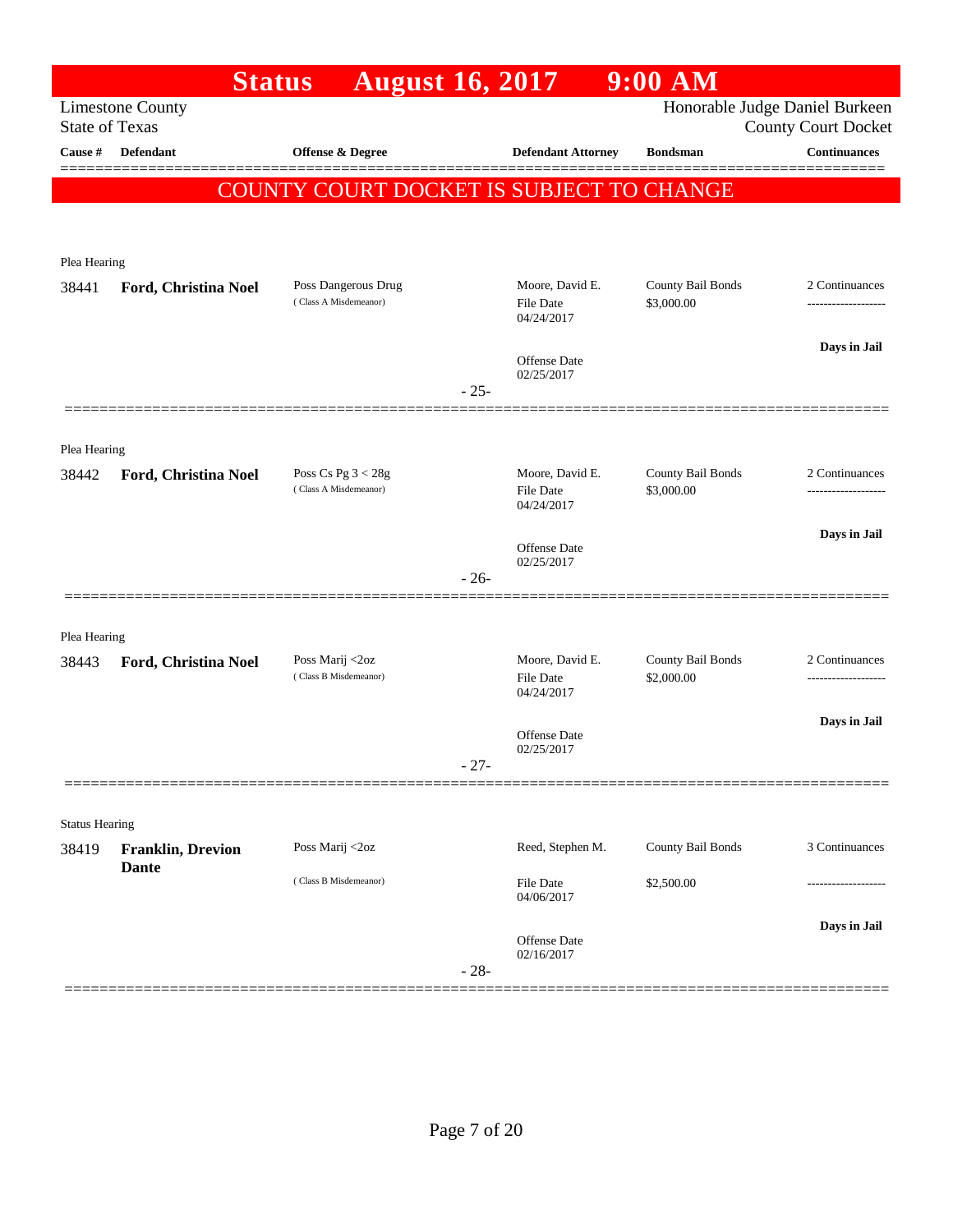|                                | <b>Status</b>               | <b>August 16, 2017</b>                          |        |                                | 9:00 AM           |                                                              |
|--------------------------------|-----------------------------|-------------------------------------------------|--------|--------------------------------|-------------------|--------------------------------------------------------------|
| <b>State of Texas</b>          | <b>Limestone County</b>     |                                                 |        |                                |                   | Honorable Judge Daniel Burkeen<br><b>County Court Docket</b> |
| Cause #                        | <b>Defendant</b>            | Offense & Degree                                |        | <b>Defendant Attorney</b>      | <b>Bondsman</b>   | <b>Continuances</b>                                          |
|                                |                             | <b>COUNTY COURT DOCKET IS SUBJECT TO CHANGE</b> |        |                                |                   |                                                              |
|                                |                             |                                                 |        |                                |                   |                                                              |
|                                |                             |                                                 |        |                                |                   |                                                              |
| <b>Review Hearing</b>          |                             | Poss Marij <2oz                                 |        |                                | County Bail Bonds | 1 Continuances                                               |
| 38527                          | <b>Frazier, Mark Curtis</b> | (Class B Misdemeanor)                           |        | File Date<br>06/15/2017        | \$2,000.00        |                                                              |
|                                |                             |                                                 |        | Offense Date                   |                   | Days in Jail                                                 |
|                                |                             |                                                 | $-29-$ | 05/17/2017                     |                   |                                                              |
|                                |                             |                                                 |        |                                |                   |                                                              |
| <b>Review Hearing</b><br>37966 | Giles, Aaron Boyd           | Poss Marij <2oz                                 |        |                                | Personal Bond     | 3 Continuances                                               |
|                                |                             | (Class B Misdemeanor)                           |        | <b>File Date</b><br>05/17/2016 | \$2,000.00        |                                                              |
|                                |                             |                                                 |        | Offense Date                   |                   | Days in Jail                                                 |
|                                |                             |                                                 | $-30-$ | 04/02/2016                     |                   |                                                              |
|                                |                             |                                                 |        |                                |                   |                                                              |
| <b>Review Hearing</b><br>38281 | Gore, Jason Claude          | Criminal Trespass                               |        | Spivey, Shirley                | Personal Bond     | 8 Continuances                                               |
|                                |                             | (Class B Misdemeanor)                           |        | <b>File Date</b><br>12/19/2016 | \$1,000.00        |                                                              |
|                                |                             |                                                 |        |                                |                   | Days in Jail                                                 |
|                                |                             |                                                 | $-31-$ | Offense Date<br>11/22/2016     |                   |                                                              |
|                                |                             |                                                 |        |                                |                   |                                                              |
| <b>Status Hearing</b>          |                             |                                                 |        |                                |                   |                                                              |
| 38505                          | Guajardo, Christopher       | Assault Causes Bodily Injury Family<br>Member   |        | Latray, Michelle J.            | County Bail Bonds | 2 Continuances                                               |
|                                |                             | (Class A Misdemeanor)                           |        | File Date<br>05/19/2017        | \$3,000.00        |                                                              |
|                                |                             |                                                 |        |                                |                   | Days in Jail                                                 |
|                                |                             |                                                 | $-32-$ | Offense Date<br>05/06/2017     |                   |                                                              |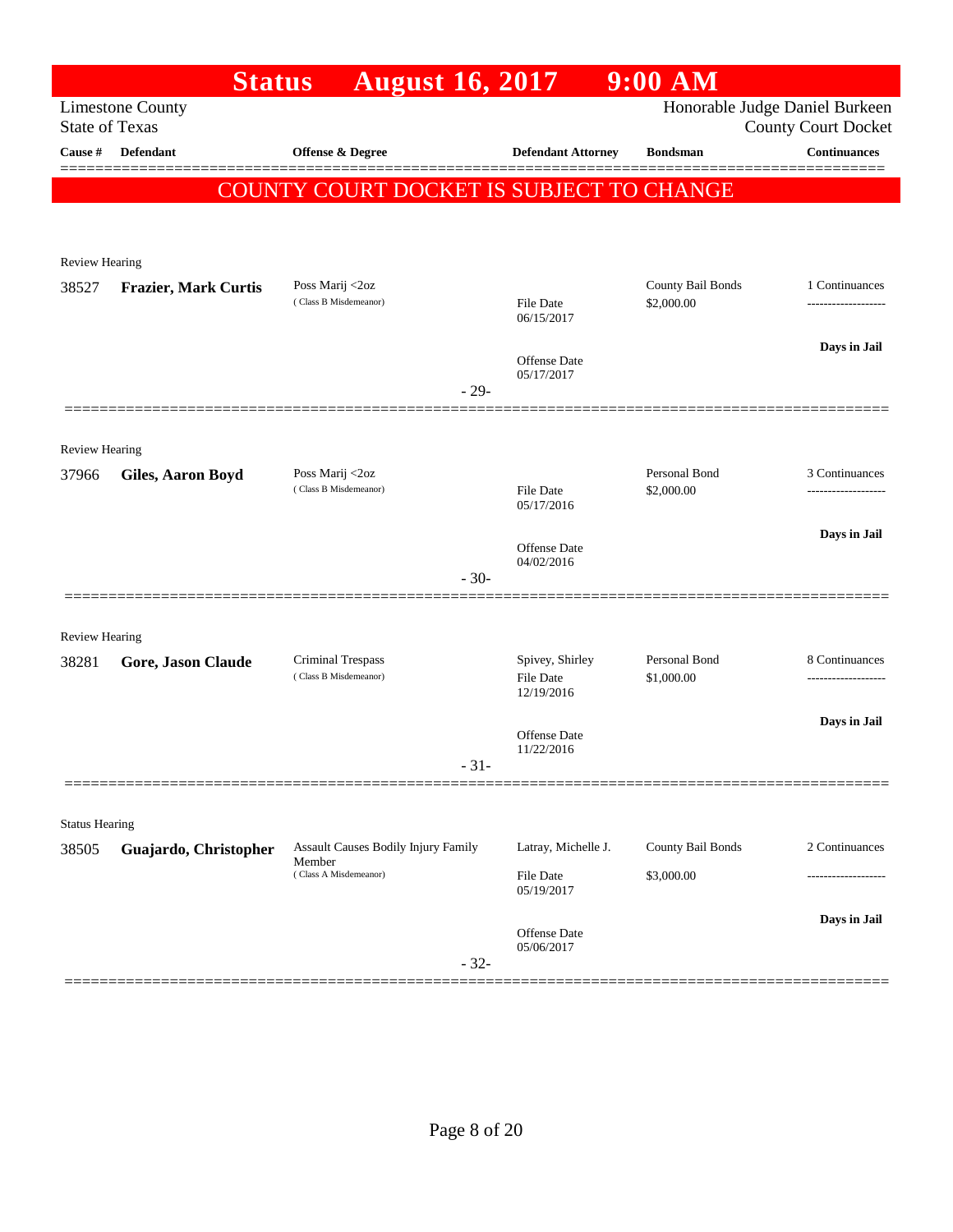|                                  | <b>Status</b>                             | <b>August 16, 2017</b>                   |        |                                   | $9:00$ AM                  |                                                   |
|----------------------------------|-------------------------------------------|------------------------------------------|--------|-----------------------------------|----------------------------|---------------------------------------------------|
|                                  | <b>Limestone County</b>                   |                                          |        |                                   |                            | Honorable Judge Daniel Burkeen                    |
| <b>State of Texas</b><br>Cause # | <b>Defendant</b>                          | <b>Offense &amp; Degree</b>              |        | <b>Defendant Attorney</b>         | <b>Bondsman</b>            | <b>County Court Docket</b><br><b>Continuances</b> |
|                                  |                                           |                                          |        |                                   |                            |                                                   |
|                                  |                                           | COUNTY COURT DOCKET IS SUBJECT TO CHANGE |        |                                   |                            |                                                   |
|                                  |                                           |                                          |        |                                   |                            |                                                   |
| <b>Status Hearing</b>            |                                           |                                          |        |                                   |                            |                                                   |
| 38510                            | Harris, Bryan Thomas                      | Poss Marij <2oz                          |        |                                   | County Bail Bonds          | 1 Continuances                                    |
|                                  |                                           | (Class B Misdemeanor)                    |        | <b>File Date</b><br>05/24/2017    | \$1,000.00                 |                                                   |
|                                  |                                           |                                          |        |                                   |                            | Days in Jail                                      |
|                                  |                                           |                                          |        | Offense Date<br>05/04/2017        |                            |                                                   |
|                                  |                                           |                                          | $-33-$ |                                   |                            |                                                   |
|                                  |                                           |                                          |        |                                   |                            |                                                   |
| <b>Status Hearing</b><br>38512   | <b>Henderson, Cory Ray</b>                | Poss Marij <2oz                          |        |                                   | County Bail Bonds          | 1 Continuances                                    |
|                                  |                                           | (Class B Misdemeanor)                    |        | <b>File Date</b><br>05/24/2017    | \$2,000.00                 |                                                   |
|                                  |                                           |                                          |        |                                   |                            | Days in Jail                                      |
|                                  |                                           |                                          |        | Offense Date<br>03/09/2017        |                            |                                                   |
|                                  |                                           |                                          | $-34-$ |                                   |                            |                                                   |
|                                  |                                           |                                          |        |                                   |                            |                                                   |
| <b>Status Hearing</b>            |                                           |                                          |        |                                   |                            |                                                   |
| 38299                            | <b>Henderson, Dontre</b><br><b>Markee</b> | Evading Arrest Or Detention              |        | Reed, Justin                      | Reed, Justin               | 6 Continuances                                    |
|                                  |                                           | (Class B Misdemeanor)                    |        | <b>File Date</b><br>01/06/2017    | \$3,000.00                 |                                                   |
|                                  |                                           |                                          |        |                                   |                            | Days in Jail                                      |
|                                  |                                           |                                          |        | <b>Offense</b> Date<br>12/03/2016 |                            |                                                   |
|                                  |                                           |                                          | $-35-$ |                                   |                            |                                                   |
|                                  |                                           |                                          |        |                                   |                            |                                                   |
| <b>Status Hearing</b>            |                                           |                                          |        |                                   |                            |                                                   |
| 38434                            | Holdman, Quincy Lee                       | Poss Marij <2oz<br>(Class B Misdemeanor) |        | Reed, Benjie<br><b>File Date</b>  | Reed, Benjie<br>\$2,500.00 | 2 Continuances<br>--------------                  |
|                                  |                                           |                                          |        | 04/24/2017                        |                            |                                                   |
|                                  |                                           |                                          |        | <b>Offense</b> Date               |                            | Days in Jail                                      |
|                                  |                                           |                                          | $-36-$ | 02/16/2017                        |                            |                                                   |
|                                  |                                           |                                          |        |                                   |                            |                                                   |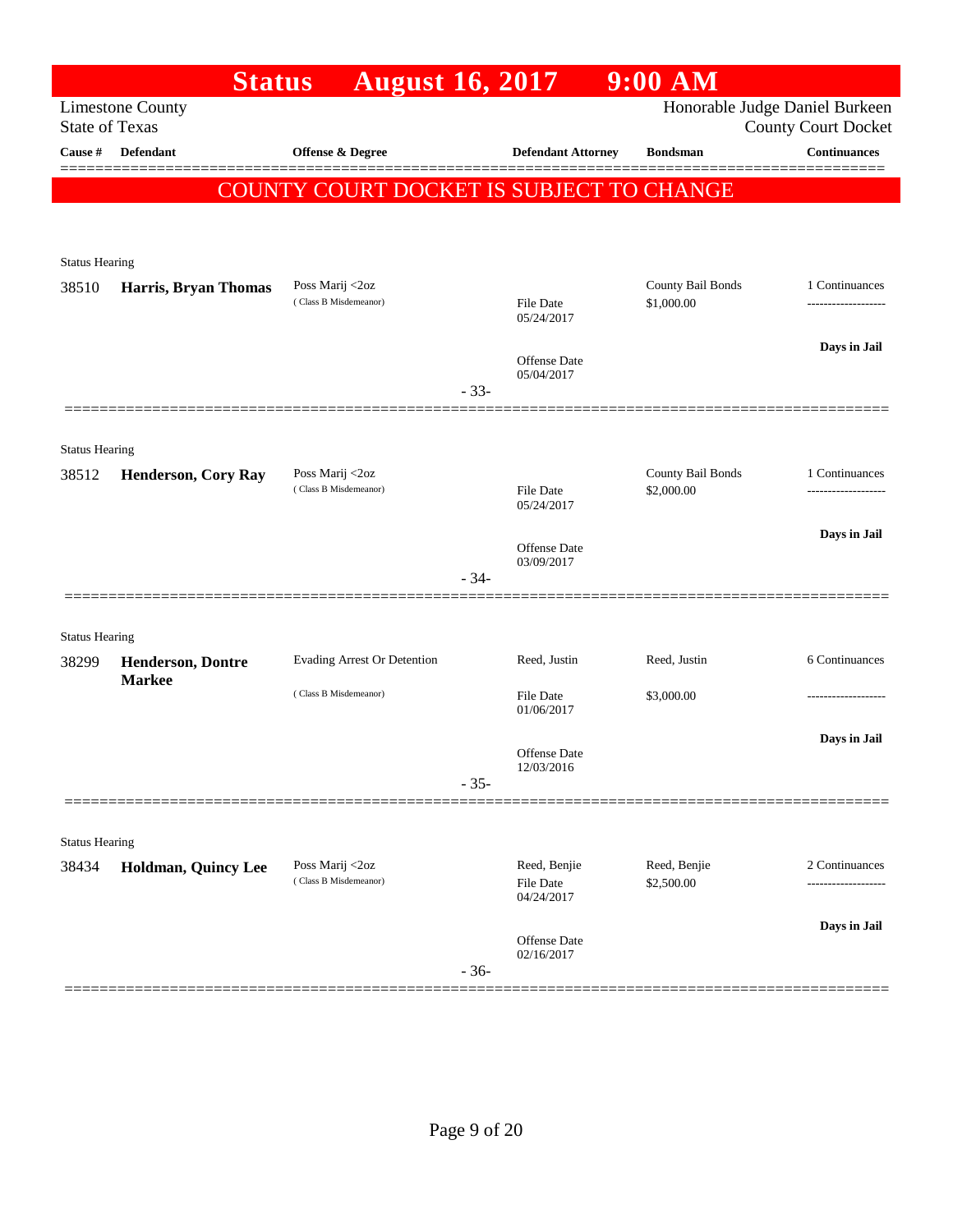|                                  | <b>Status</b>                | <b>August 16, 2017</b>                             |                            | $9:00$ AM                      |                                                   |
|----------------------------------|------------------------------|----------------------------------------------------|----------------------------|--------------------------------|---------------------------------------------------|
|                                  | <b>Limestone County</b>      |                                                    |                            | Honorable Judge Daniel Burkeen |                                                   |
| <b>State of Texas</b><br>Cause # | <b>Defendant</b>             | <b>Offense &amp; Degree</b>                        | <b>Defendant Attorney</b>  | <b>Bondsman</b>                | <b>County Court Docket</b><br><b>Continuances</b> |
|                                  |                              |                                                    |                            |                                |                                                   |
|                                  |                              | COUNTY COURT DOCKET IS SUBJECT TO CHANGE           |                            |                                |                                                   |
|                                  |                              |                                                    |                            |                                |                                                   |
| Review Hearing                   |                              |                                                    |                            |                                |                                                   |
| 38339                            | Hopwood, Eboni               | Bad Faith Malicious Reckless Report                |                            | Falls County Bonding           | 1 Continuances                                    |
|                                  | Renee                        | (Class A Misdemeanor)                              | File Date                  | \$2,500.00                     |                                                   |
|                                  |                              |                                                    | 01/25/2017                 |                                |                                                   |
|                                  |                              |                                                    | Offense Date               |                                | Days in Jail                                      |
|                                  |                              |                                                    | 12/13/2016                 |                                |                                                   |
|                                  |                              | $-37-$                                             |                            |                                |                                                   |
|                                  |                              |                                                    |                            |                                |                                                   |
| Pre-trial Hearing                |                              |                                                    |                            | County Bail Bonds              | 2 Continuances                                    |
| 38507                            | <b>Houser, Bradley Allen</b> | Assault Cause Bodily Inj.<br>(Class A Misdemeanor) | File Date                  | \$5,000.00                     | .                                                 |
|                                  |                              |                                                    | 05/23/2017                 |                                |                                                   |
|                                  |                              |                                                    | Offense Date               |                                | Days in Jail                                      |
|                                  |                              | $-38-$                                             | 05/10/2017                 |                                |                                                   |
|                                  |                              |                                                    |                            |                                |                                                   |
| <b>Status Hearing</b>            |                              |                                                    |                            |                                |                                                   |
| 38509                            | Hutchison, Calob             | Poss Marij <2oz                                    |                            | County Bail Bonds              | 1 Continuances                                    |
|                                  | <b>Delasand</b>              | (Class B Misdemeanor)                              | <b>File Date</b>           | \$2,000.00                     |                                                   |
|                                  |                              |                                                    | 05/23/2017                 |                                |                                                   |
|                                  |                              |                                                    | Offense Date               |                                | Days in Jail                                      |
|                                  |                              | $-39-$                                             | 05/05/2017                 |                                |                                                   |
|                                  |                              |                                                    |                            |                                |                                                   |
| <b>Status Hearing</b>            |                              |                                                    |                            |                                |                                                   |
| 38533                            | <b>Isadore, Dedrick</b>      | Viol Bond/Protective Order                         | Reed, Benjie               | Reed, Benjie                   | 1 Continuances                                    |
|                                  | Lewayne                      | (Class A Misdemeanor)                              |                            |                                |                                                   |
|                                  |                              |                                                    | File Date<br>06/15/2017    | \$3,000.00                     |                                                   |
|                                  |                              |                                                    |                            |                                | Days in Jail                                      |
|                                  |                              |                                                    | Offense Date<br>05/10/2017 |                                |                                                   |
|                                  |                              | $-40-$                                             |                            |                                |                                                   |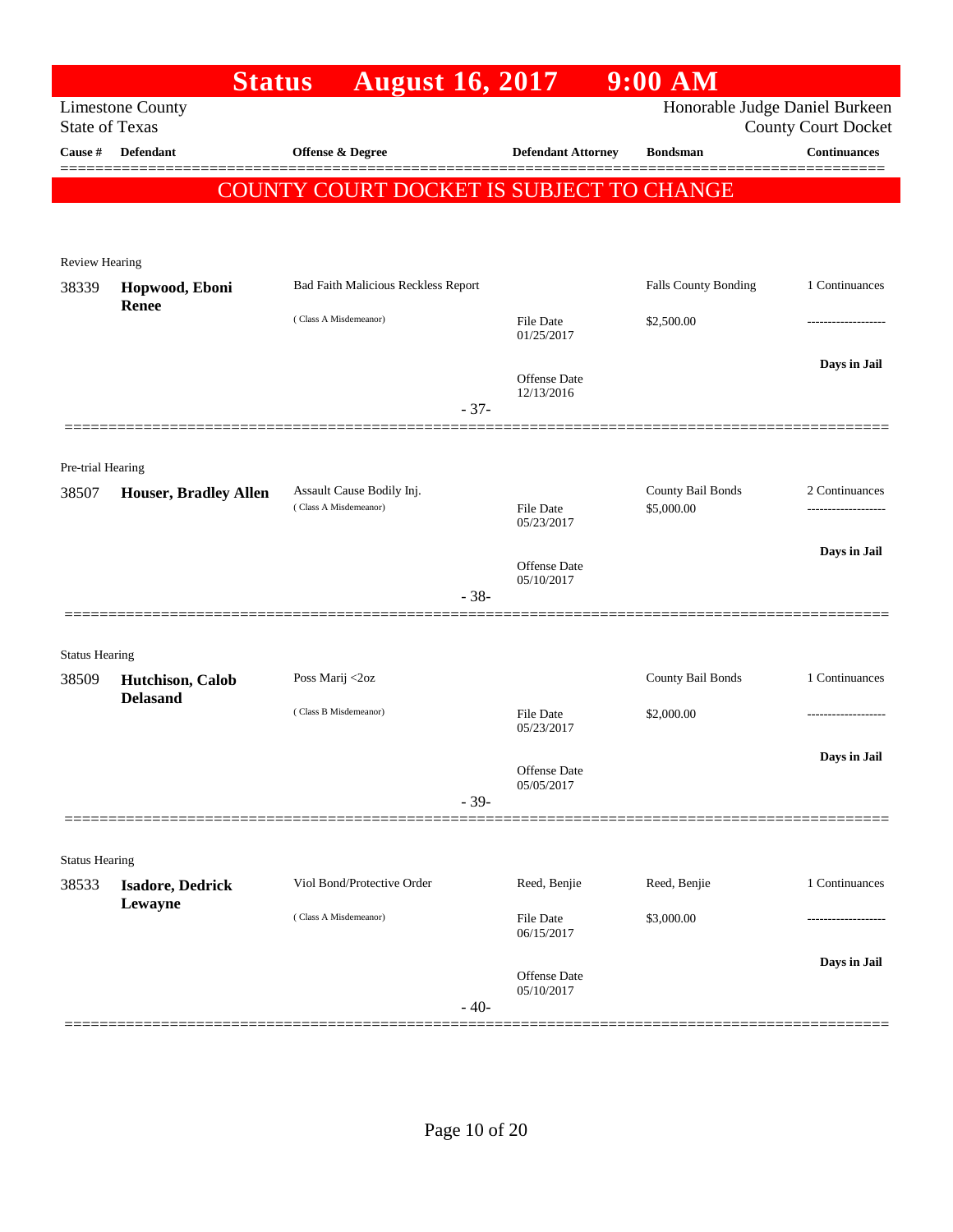|                       | <b>Status</b>                                    | <b>August 16, 2017</b>                            |                                   | $9:00$ AM       |                                                              |
|-----------------------|--------------------------------------------------|---------------------------------------------------|-----------------------------------|-----------------|--------------------------------------------------------------|
|                       | <b>Limestone County</b><br><b>State of Texas</b> |                                                   |                                   |                 | Honorable Judge Daniel Burkeen<br><b>County Court Docket</b> |
| Cause #               | Defendant                                        | Offense & Degree                                  | <b>Defendant Attorney</b>         | <b>Bondsman</b> | <b>Continuances</b>                                          |
|                       |                                                  | COUNTY COURT DOCKET IS SUBJECT TO CHANGE          |                                   |                 |                                                              |
|                       |                                                  |                                                   |                                   |                 |                                                              |
|                       |                                                  |                                                   |                                   |                 |                                                              |
| <b>Status Hearing</b> |                                                  |                                                   |                                   | Reed, Benjie    | 1 Continuances                                               |
| 38534                 | <b>Isadore, Dedrick</b><br>Lewayne               | Poss Marij <2oz                                   | Reed, Benjie                      |                 |                                                              |
|                       |                                                  | (Class B Misdemeanor)                             | File Date<br>06/15/2017           | \$2,000.00      |                                                              |
|                       |                                                  |                                                   |                                   |                 | Days in Jail                                                 |
|                       |                                                  |                                                   | <b>Offense Date</b><br>05/15/2017 |                 |                                                              |
|                       |                                                  | $-41-$                                            |                                   |                 |                                                              |
|                       |                                                  |                                                   |                                   |                 |                                                              |
| <b>Status Hearing</b> |                                                  |                                                   |                                   |                 |                                                              |
| 38308                 | Jackson, Dontrevian                              | Fail To Identify Giving False/Fictitious<br>Info  | Reed, Benjie                      | Reed, Benjie    | 6 Continuances                                               |
|                       |                                                  | (Class B Misdemeanor)                             | <b>File Date</b><br>01/09/2017    | \$2,000.00      | ----------------                                             |
|                       |                                                  |                                                   |                                   |                 | Days in Jail                                                 |
|                       |                                                  |                                                   | Offense Date<br>11/21/2016        |                 |                                                              |
|                       |                                                  | $-42-$                                            |                                   |                 |                                                              |
|                       |                                                  |                                                   |                                   |                 |                                                              |
| <b>Review Hearing</b> |                                                  | Poss Marij <2oz                                   | Reed, Justin                      | Reed, Justin    | 6 Continuances                                               |
| 38292                 | Lide, Ricky Ross, Jr.                            | (Class B Misdemeanor)                             | File Date                         | \$1,000.00      |                                                              |
|                       |                                                  |                                                   | 01/06/2017                        |                 |                                                              |
|                       |                                                  |                                                   | Offense Date                      |                 | Days in Jail                                                 |
|                       |                                                  | $-43-$                                            | 10/24/2016                        |                 |                                                              |
|                       |                                                  |                                                   |                                   |                 |                                                              |
| Review Hearing        |                                                  |                                                   |                                   |                 |                                                              |
| 38293                 | Lide, Ricky Ross, Jr.                            | Driving W/Lic Inv W/Prev<br>Conv/Susp/W/O Fin Res | Reed, Justin                      | Reed, Justin    | 6 Continuances                                               |
|                       |                                                  | (Class B Misdemeanor)                             | File Date<br>01/06/2017           | \$1,000.00      |                                                              |
|                       |                                                  |                                                   |                                   |                 | Days in Jail                                                 |
|                       |                                                  |                                                   | Offense Date<br>10/24/2016        |                 |                                                              |
|                       | =============                                    | $-44-$                                            |                                   |                 |                                                              |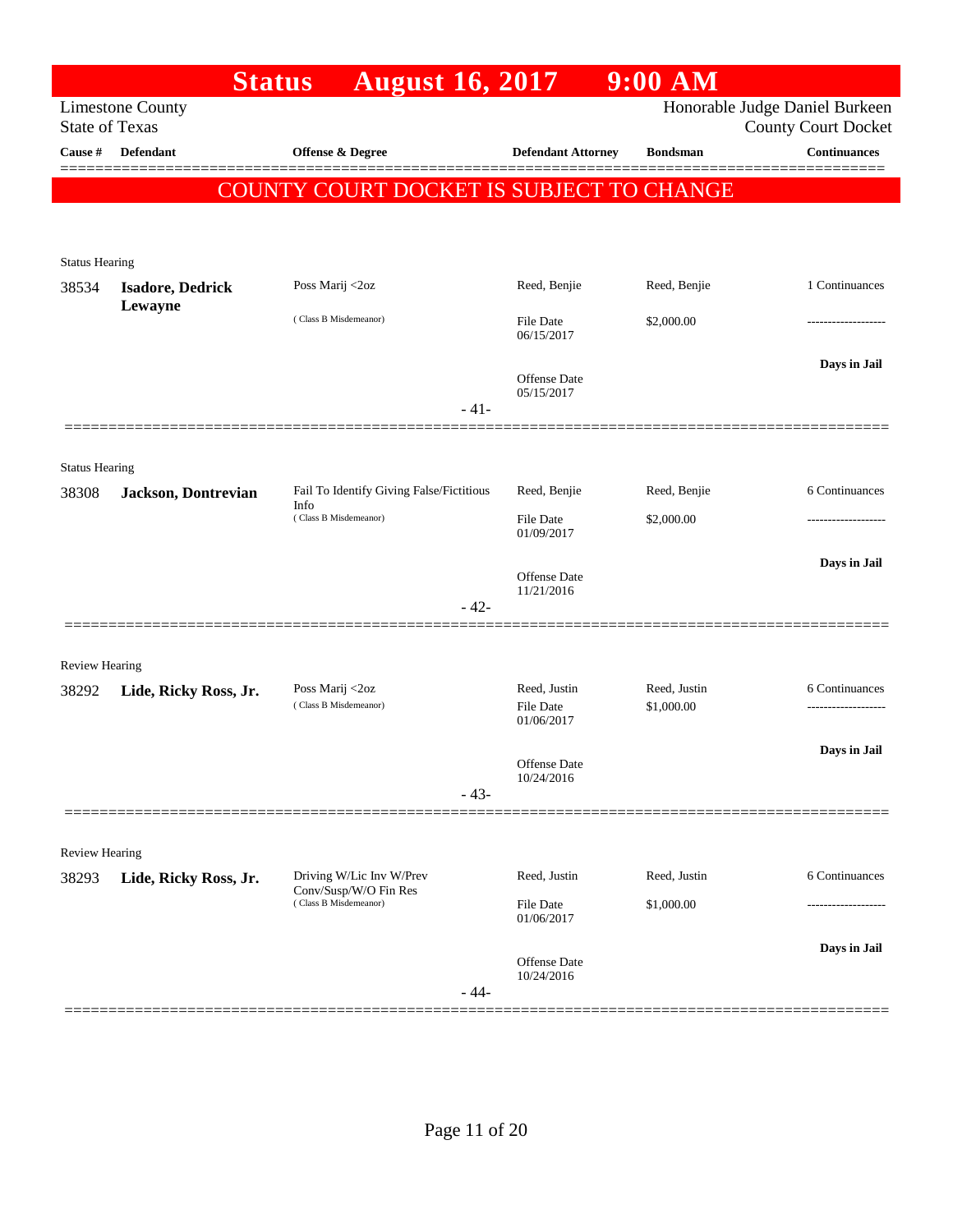|                                |                                     | <b>August 16, 2017</b><br><b>Status</b>          |                                   | 9:00 AM                        |                            |
|--------------------------------|-------------------------------------|--------------------------------------------------|-----------------------------------|--------------------------------|----------------------------|
| <b>State of Texas</b>          | <b>Limestone County</b>             |                                                  |                                   | Honorable Judge Daniel Burkeen | <b>County Court Docket</b> |
| Cause #                        | Defendant                           | Offense & Degree                                 | <b>Defendant Attorney</b>         | <b>Bondsman</b>                | <b>Continuances</b>        |
|                                |                                     | <b>COUNTY COURT DOCKET IS SUBJECT TO CHANGE</b>  |                                   |                                |                            |
|                                |                                     |                                                  |                                   |                                |                            |
|                                |                                     |                                                  |                                   |                                |                            |
| Review Hearing                 |                                     |                                                  |                                   |                                |                            |
| 37958                          | Luque-Romero,<br><b>Leyder Onan</b> | Driving While Intoxicated/Open Alch<br>Container |                                   |                                | 6 Continuances             |
|                                |                                     | (Class B Misdemeanor)                            | <b>File Date</b><br>05/17/2016    |                                |                            |
|                                |                                     |                                                  |                                   |                                | Days in Jail               |
|                                |                                     |                                                  | <b>Offense Date</b><br>04/08/2016 |                                |                            |
|                                |                                     |                                                  | $-45-$                            |                                |                            |
|                                |                                     |                                                  |                                   |                                |                            |
| <b>Review Hearing</b>          |                                     | Theft Prop >=\$750<\$2,500                       |                                   | Ace Bail Bonds - Jasper        | 1 Continuances             |
| 38093                          | Martin, Shermika<br><b>Dachell</b>  |                                                  |                                   |                                |                            |
|                                |                                     | (Class A Misdemeanor)                            | <b>File Date</b><br>08/03/2016    | \$1,000.00                     |                            |
|                                |                                     |                                                  |                                   |                                | Days in Jail               |
|                                |                                     |                                                  | Offense Date<br>03/28/2016        |                                |                            |
|                                |                                     |                                                  | $-46-$                            |                                |                            |
|                                |                                     |                                                  |                                   |                                |                            |
| <b>Review Hearing</b><br>38275 | Martin, Shermika                    | Bail Jumping And Fail To Appear                  |                                   |                                | 1 Continuances             |
|                                | <b>Dachell</b>                      | (Class A Misdemeanor)                            | <b>File Date</b>                  |                                |                            |
|                                |                                     |                                                  | 12/06/2016                        |                                |                            |
|                                |                                     |                                                  | <b>Offense Date</b>               |                                | Days in Jail               |
|                                |                                     |                                                  | 12/01/2016<br>$-47-$              |                                |                            |
|                                |                                     |                                                  |                                   |                                |                            |
| <b>Review Hearing</b>          |                                     |                                                  |                                   |                                |                            |
| 38375                          | <b>Martinez, Uriel Andy</b>         | Poss Marij <2oz                                  |                                   | County Bail Bonds              | 4 Continuances             |
|                                |                                     | (Class B Misdemeanor)                            | <b>File Date</b><br>02/17/2017    | \$1,000.00                     | -------------------        |
|                                |                                     |                                                  |                                   |                                | Days in Jail               |
|                                |                                     |                                                  | Offense Date<br>01/10/2017        |                                |                            |
|                                |                                     |                                                  | $-48-$                            |                                |                            |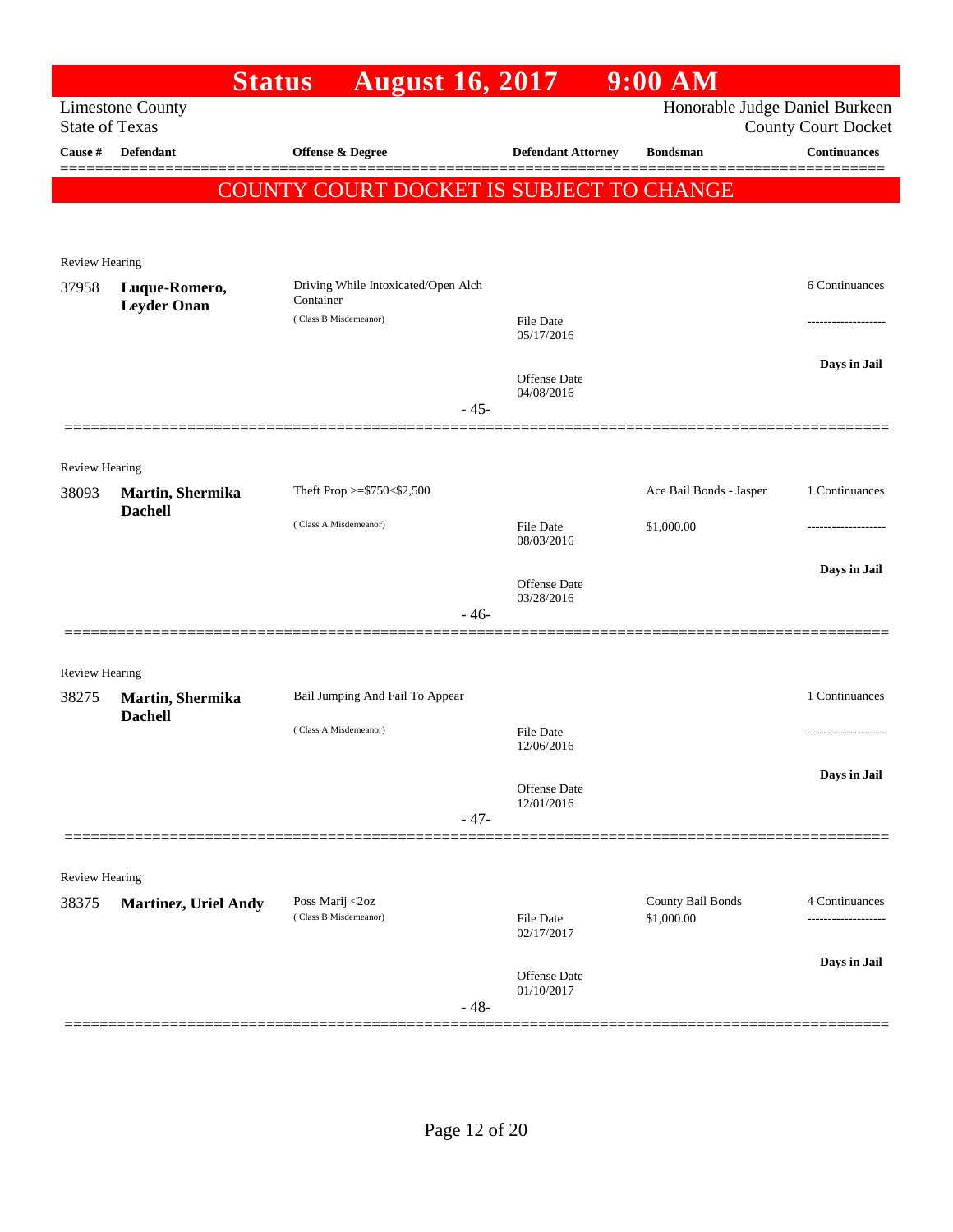|                       |                             | <b>August 16, 2017</b><br><b>Status</b>        |        |                                | $9:00$ AM         |                                                              |
|-----------------------|-----------------------------|------------------------------------------------|--------|--------------------------------|-------------------|--------------------------------------------------------------|
| <b>State of Texas</b> | <b>Limestone County</b>     |                                                |        |                                |                   | Honorable Judge Daniel Burkeen<br><b>County Court Docket</b> |
| Cause #               | <b>Defendant</b>            | Offense & Degree                               |        | <b>Defendant Attorney</b>      | <b>Bondsman</b>   | <b>Continuances</b>                                          |
|                       |                             |                                                |        |                                |                   |                                                              |
|                       |                             | COUNTY COURT DOCKET IS SUBJECT TO CHANGE       |        |                                |                   |                                                              |
|                       |                             |                                                |        |                                |                   |                                                              |
| Plea Hearing          |                             |                                                |        |                                |                   |                                                              |
| 38341                 | Middleton, Todd<br>Orlando  | Poss Cs Pg $3 < 28g$                           |        | Reed, Benjie                   | Reed, Benjie      | 5 Continuances                                               |
|                       |                             | (Class A Misdemeanor)                          |        | <b>File Date</b><br>01/26/2017 | \$3,000.00        |                                                              |
|                       |                             |                                                |        | Offense Date                   |                   | Days in Jail                                                 |
|                       |                             |                                                | $-49-$ | 12/14/2016                     |                   |                                                              |
|                       |                             |                                                |        |                                |                   |                                                              |
| <b>Review Hearing</b> |                             |                                                |        |                                |                   |                                                              |
| 38223                 | Morris-Dominguez,           | Driving W/Lic Inv W/Prev                       |        |                                | County Bail Bonds | 5 Continuances                                               |
|                       | <b>Mario D</b>              | Conv/Susp/W/O Fin Res<br>(Class B Misdemeanor) |        | <b>File Date</b>               | \$1,500.00        |                                                              |
|                       |                             |                                                |        | 11/04/2016                     |                   |                                                              |
|                       |                             |                                                |        | <b>Offense Date</b>            |                   | Days in Jail                                                 |
|                       |                             |                                                | $-50-$ | 10/03/2016                     |                   |                                                              |
|                       |                             |                                                |        |                                |                   |                                                              |
| Review Hearing        |                             |                                                |        |                                |                   |                                                              |
| 38234                 | <b>Nicholas, Tracy Lee</b>  | Criminal Trespass                              |        | Spivey, Shirley                | County Bail Bonds | 8 Continuances                                               |
|                       |                             | (Class B Misdemeanor)                          |        | <b>File Date</b><br>11/08/2016 | \$2,000.00        |                                                              |
|                       |                             |                                                |        |                                |                   | Days in Jail                                                 |
|                       |                             |                                                |        | Offense Date<br>09/02/2016     |                   |                                                              |
|                       |                             |                                                | $-51-$ |                                |                   |                                                              |
| <b>Status Hearing</b> |                             |                                                |        |                                |                   |                                                              |
| 38382                 | <b>Nichols, Joe Micheal</b> | <b>Unlawful Restraint</b>                      |        | Reed, Stephen M.               | County Bail Bonds | 4 Continuances                                               |
|                       |                             | (Class A Misdemeanor)                          |        | <b>File Date</b><br>02/23/2017 | \$1,500.00        |                                                              |
|                       |                             |                                                |        | <b>Offense Date</b>            |                   | Days in Jail                                                 |
|                       |                             |                                                | $-52-$ | 02/02/2017                     |                   |                                                              |
|                       |                             |                                                |        |                                |                   |                                                              |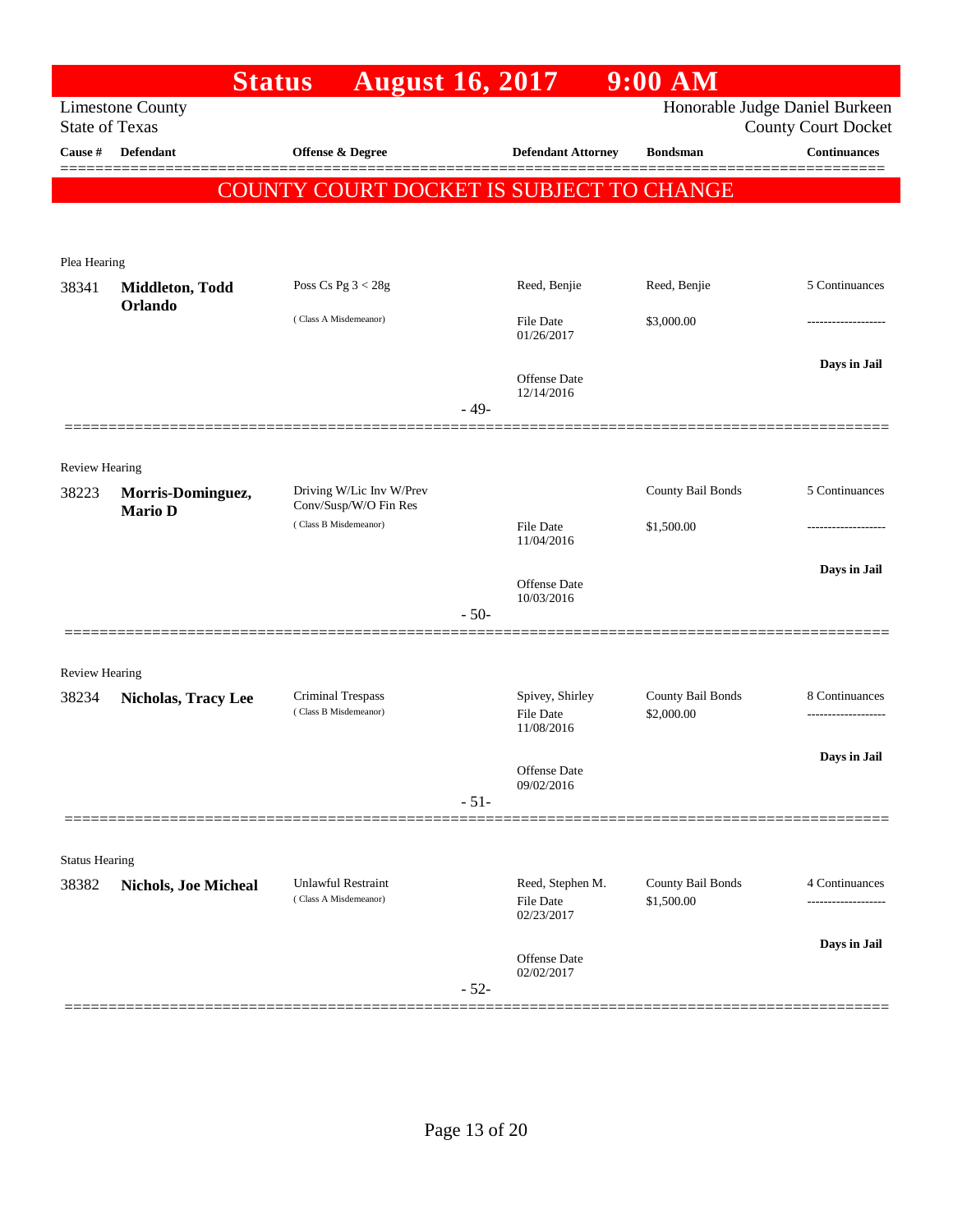|                       | <b>Status</b>               | <b>August 16, 2017</b>                                                     |                                   | $9:00$ AM         |                                                              |
|-----------------------|-----------------------------|----------------------------------------------------------------------------|-----------------------------------|-------------------|--------------------------------------------------------------|
| <b>State of Texas</b> | <b>Limestone County</b>     |                                                                            |                                   |                   | Honorable Judge Daniel Burkeen<br><b>County Court Docket</b> |
| Cause #               | <b>Defendant</b>            | <b>Offense &amp; Degree</b>                                                | <b>Defendant Attorney</b>         | <b>Bondsman</b>   | <b>Continuances</b>                                          |
|                       |                             | COUNTY COURT DOCKET IS SUBJECT TO CHANGE                                   |                                   |                   |                                                              |
|                       |                             |                                                                            |                                   |                   |                                                              |
|                       |                             |                                                                            |                                   |                   |                                                              |
| <b>Status Hearing</b> |                             |                                                                            |                                   |                   |                                                              |
| 38383                 | <b>Nichols, Joe Micheal</b> | Assault Causes Bodily Injury Family<br>Member                              | Reed, Stephen M.                  | County Bail Bonds | 4 Continuances                                               |
|                       |                             | (Class A Misdemeanor)                                                      | <b>File Date</b><br>02/23/2017    | \$1,500.00        |                                                              |
|                       |                             |                                                                            |                                   |                   | Days in Jail                                                 |
|                       |                             |                                                                            | <b>Offense</b> Date<br>01/12/2017 |                   |                                                              |
|                       |                             | $-53-$                                                                     |                                   |                   |                                                              |
|                       |                             |                                                                            |                                   |                   |                                                              |
| <b>Review Hearing</b> |                             |                                                                            |                                   |                   |                                                              |
| 37721                 | <b>Nodine, Cindy Zamora</b> | Driving W/Lic Inv W/Prev<br>Conv/Susp/W/O Fin Res<br>(Class B Misdemeanor) |                                   | Personal Bond     | 11 Continuances                                              |
|                       |                             |                                                                            | <b>File Date</b><br>11/19/2015    | \$1,000.00        | -------------------                                          |
|                       |                             |                                                                            |                                   |                   | Days in Jail                                                 |
|                       |                             |                                                                            | <b>Offense Date</b><br>08/21/2015 |                   |                                                              |
|                       |                             | $-54-$                                                                     |                                   |                   |                                                              |
|                       |                             |                                                                            |                                   |                   |                                                              |
| <b>Status Hearing</b> |                             |                                                                            |                                   |                   |                                                              |
| 38503                 | Norris, William Heath       | Driving W/Lic Inv W/Prev<br>Conv/Susp/W/O Fin Res                          | Reed, Benjie                      | Reed, Benjie      | 2 Continuances                                               |
|                       |                             | (Class B Misdemeanor)                                                      | <b>File Date</b><br>05/17/2017    | \$2,000.00        |                                                              |
|                       |                             |                                                                            |                                   |                   | Days in Jail                                                 |
|                       |                             |                                                                            | Offense Date<br>04/20/2017        |                   |                                                              |
|                       |                             | $-55-$                                                                     |                                   |                   |                                                              |
|                       |                             |                                                                            |                                   |                   |                                                              |
| Arraignment           |                             |                                                                            |                                   |                   |                                                              |
| 38570                 | Norris, William Heath       | Driving W/Lic Inv W/Prev<br>Conv/Susp/W/O Fin Res                          | Reed, Benjie                      | Reed, Benjie      | 1 Continuances                                               |
|                       |                             | (Class B Misdemeanor)                                                      | File Date<br>07/18/2017           | \$1,000.00        |                                                              |
|                       |                             |                                                                            |                                   |                   | Days in Jail                                                 |
|                       |                             |                                                                            | Offense Date<br>06/02/2017        |                   |                                                              |
|                       |                             | $-56-$                                                                     |                                   |                   |                                                              |
|                       |                             |                                                                            |                                   |                   |                                                              |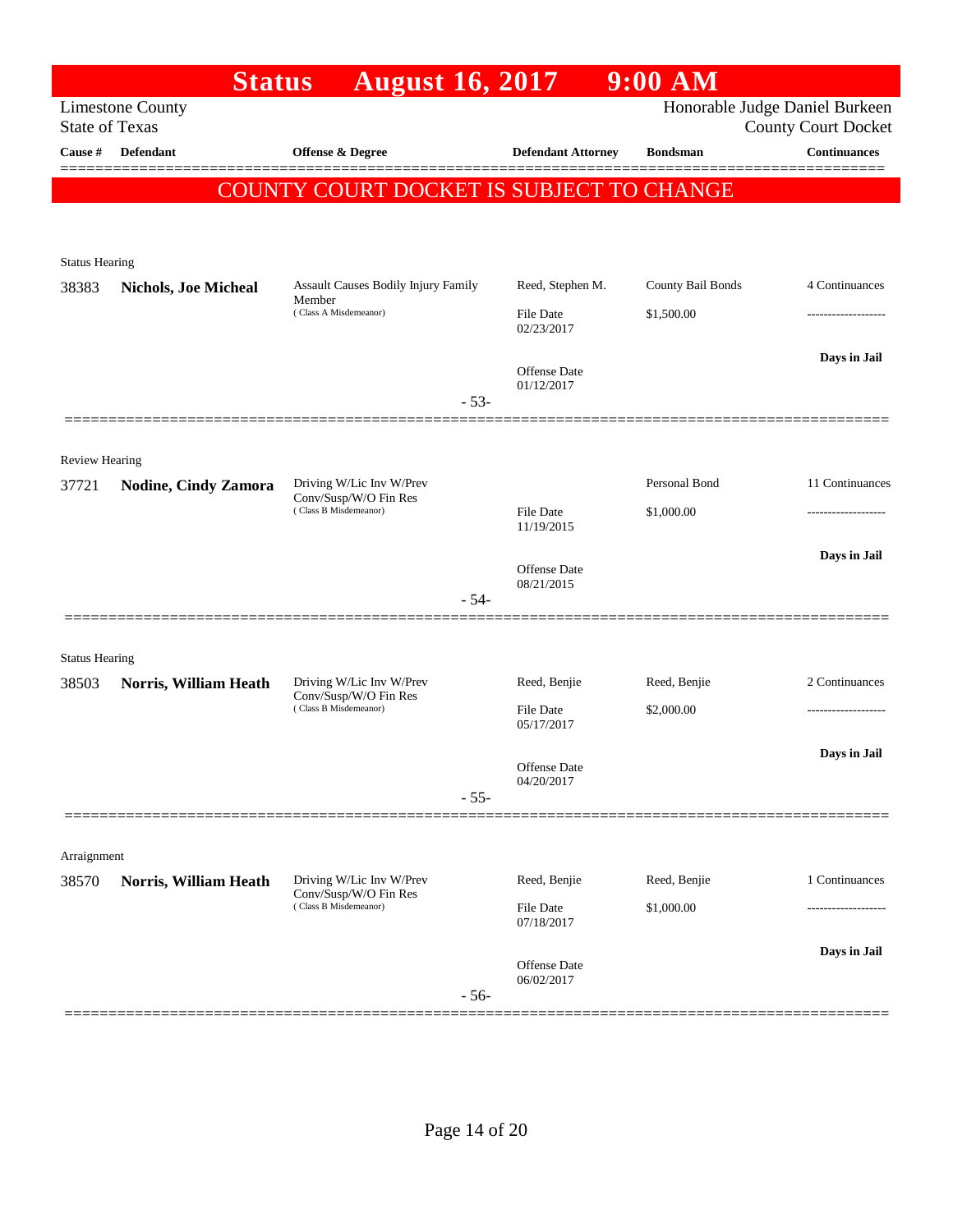|                       | <b>Status</b>                                                                                                    | <b>August 16, 2017</b>                                                     |                                   | $9:00$ $\overline{\text{AM}}$ |                     |  |  |  |
|-----------------------|------------------------------------------------------------------------------------------------------------------|----------------------------------------------------------------------------|-----------------------------------|-------------------------------|---------------------|--|--|--|
|                       | Honorable Judge Daniel Burkeen<br><b>Limestone County</b><br><b>State of Texas</b><br><b>County Court Docket</b> |                                                                            |                                   |                               |                     |  |  |  |
| Cause #               | <b>Defendant</b>                                                                                                 | <b>Offense &amp; Degree</b>                                                | <b>Defendant Attorney</b>         | <b>Bondsman</b>               | <b>Continuances</b> |  |  |  |
|                       |                                                                                                                  | COUNTY COURT DOCKET IS SUBJECT TO CHANGE                                   |                                   |                               |                     |  |  |  |
|                       |                                                                                                                  |                                                                            |                                   |                               |                     |  |  |  |
| <b>Status Hearing</b> |                                                                                                                  |                                                                            |                                   |                               |                     |  |  |  |
| 38070                 | O'Neal, Russell Gene                                                                                             | Assault Causes Bodily Injury Family                                        |                                   | Coming To Get You Bail        | 1 Continuances      |  |  |  |
|                       |                                                                                                                  | Member<br>(Class A Misdemeanor)                                            | <b>File Date</b><br>07/01/2016    | <b>Bonds</b><br>\$3,000.00    | ---------------     |  |  |  |
|                       |                                                                                                                  |                                                                            |                                   |                               | Days in Jail        |  |  |  |
|                       |                                                                                                                  |                                                                            | <b>Offense Date</b><br>05/28/2016 |                               |                     |  |  |  |
|                       |                                                                                                                  | $-57-$                                                                     |                                   |                               |                     |  |  |  |
| <b>Status Hearing</b> |                                                                                                                  |                                                                            |                                   |                               |                     |  |  |  |
| 38175                 | O'Neal, Russell Gene                                                                                             | Driving W/Lic Inv W/Prev<br>Conv/Susp/W/O Fin Res<br>(Class B Misdemeanor) |                                   | Coming To Get You Bail        | 1 Continuances      |  |  |  |
|                       |                                                                                                                  |                                                                            | <b>File Date</b><br>09/15/2016    | <b>Bonds</b><br>\$1,500.00    | ------------------- |  |  |  |
|                       |                                                                                                                  |                                                                            |                                   |                               | Days in Jail        |  |  |  |
|                       |                                                                                                                  |                                                                            | <b>Offense</b> Date<br>07/04/2016 |                               |                     |  |  |  |
|                       |                                                                                                                  | $-58-$                                                                     |                                   |                               |                     |  |  |  |
| <b>Review Hearing</b> |                                                                                                                  |                                                                            |                                   |                               |                     |  |  |  |
| 38215                 | Ortiz-Gomez, Jesus                                                                                               | Driving While Intoxicated Bac >=0.15                                       |                                   |                               | 4 Continuances      |  |  |  |
|                       |                                                                                                                  | (Class A Misdemeanor)                                                      | <b>File Date</b><br>10/24/2016    |                               | ------------------- |  |  |  |
|                       |                                                                                                                  |                                                                            | <b>Offense Date</b>               |                               | Days in Jail        |  |  |  |
|                       |                                                                                                                  | $-59-$                                                                     | 03/13/2016                        |                               |                     |  |  |  |
|                       |                                                                                                                  |                                                                            |                                   |                               |                     |  |  |  |
| <b>Review Hearing</b> |                                                                                                                  |                                                                            |                                   |                               |                     |  |  |  |
| 38140                 | Perkins, Anna Sharp                                                                                              | Driving W/Lic Inv W/Prev<br>Conv/Susp/W/O Fin Res                          | Reed, Benjie                      |                               | 9 Continuances      |  |  |  |
|                       |                                                                                                                  | (Class B Misdemeanor)                                                      | <b>File Date</b><br>08/23/2016    |                               |                     |  |  |  |
|                       |                                                                                                                  |                                                                            | <b>Offense Date</b>               |                               | Days in Jail        |  |  |  |
|                       |                                                                                                                  | $-60-$                                                                     | 10/13/2015                        |                               |                     |  |  |  |
|                       |                                                                                                                  |                                                                            |                                   |                               |                     |  |  |  |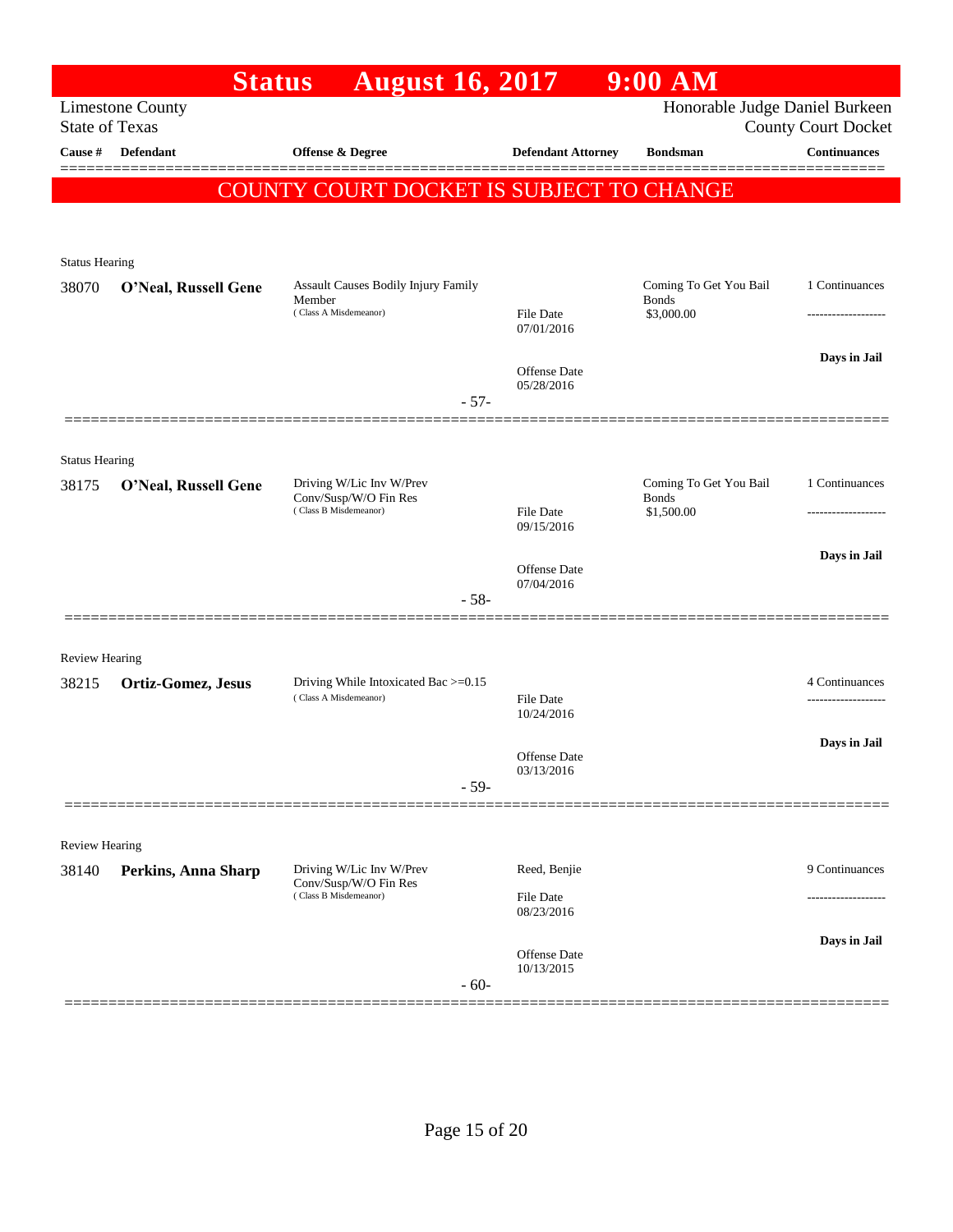|                                |                                           | <b>August 16, 2017</b><br><b>Status</b>          |                                | $9:00$ AM         |                                                              |
|--------------------------------|-------------------------------------------|--------------------------------------------------|--------------------------------|-------------------|--------------------------------------------------------------|
| <b>State of Texas</b>          | <b>Limestone County</b>                   |                                                  |                                |                   | Honorable Judge Daniel Burkeen<br><b>County Court Docket</b> |
| Cause #                        | <b>Defendant</b>                          | <b>Offense &amp; Degree</b>                      | <b>Defendant Attorney</b>      | <b>Bondsman</b>   | <b>Continuances</b>                                          |
|                                |                                           | COUNTY COURT DOCKET IS SUBJECT TO CHANGE         |                                |                   |                                                              |
|                                |                                           |                                                  |                                |                   |                                                              |
|                                |                                           |                                                  |                                |                   |                                                              |
| <b>Review Hearing</b><br>38444 | Reyes, Gilberto, Sr.                      | Driving W/Lic Inv W/Prev                         | Reed, Benjie                   | Reed, Benjie      | 2 Continuances                                               |
|                                |                                           | Conv/Susp/W/O Fin Res<br>(Class B Misdemeanor)   | <b>File Date</b><br>04/24/2017 | \$2,000.00        |                                                              |
|                                |                                           |                                                  |                                |                   | Days in Jail                                                 |
|                                |                                           |                                                  | Offense Date<br>03/22/2017     |                   |                                                              |
|                                |                                           | $-61-$                                           |                                |                   |                                                              |
|                                |                                           |                                                  |                                |                   |                                                              |
| <b>Status Hearing</b>          |                                           |                                                  |                                |                   |                                                              |
| 38495                          | <b>Robertson</b> , Dax<br><b>Eugene</b>   | Poss Marij <2oz                                  | Reed, Stephen M.               | Stephen Reed      | 2 Continuances                                               |
|                                |                                           | (Class B Misdemeanor)                            | File Date<br>05/10/2017        | \$1,500.00        |                                                              |
|                                |                                           |                                                  | Offense Date                   |                   | Days in Jail                                                 |
|                                |                                           |                                                  | 04/07/2017<br>$-62-$           |                   |                                                              |
|                                |                                           |                                                  |                                |                   |                                                              |
| <b>Status Hearing</b>          |                                           |                                                  |                                |                   |                                                              |
| 38504                          | <b>Robertson, Dax</b>                     | Driving While Intoxicated/Open Alch<br>Container | Reed, Stephen M.               | County Bail Bonds | 2 Continuances                                               |
|                                | <b>Eugene</b>                             | (Class B Misdemeanor)                            | File Date<br>05/19/2017        | \$2,000.00        |                                                              |
|                                |                                           |                                                  |                                |                   | Days in Jail                                                 |
|                                |                                           |                                                  | Offense Date<br>04/29/2017     |                   |                                                              |
|                                |                                           |                                                  | $-63-$                         |                   |                                                              |
|                                |                                           |                                                  |                                |                   |                                                              |
| <b>Status Hearing</b><br>38541 |                                           | Interfer W/Emergency Req For                     |                                |                   | 1 Continuances                                               |
|                                | <b>Robinson, Antoine</b><br><b>Dwayne</b> | Assistance                                       |                                |                   |                                                              |
|                                |                                           | (Class A Misdemeanor)                            | <b>File Date</b><br>06/20/2017 |                   |                                                              |
|                                |                                           |                                                  | Offense Date                   |                   | 2 Days in Jail                                               |
|                                |                                           |                                                  | 04/27/2017<br>$-64-$           |                   |                                                              |
|                                |                                           |                                                  |                                |                   |                                                              |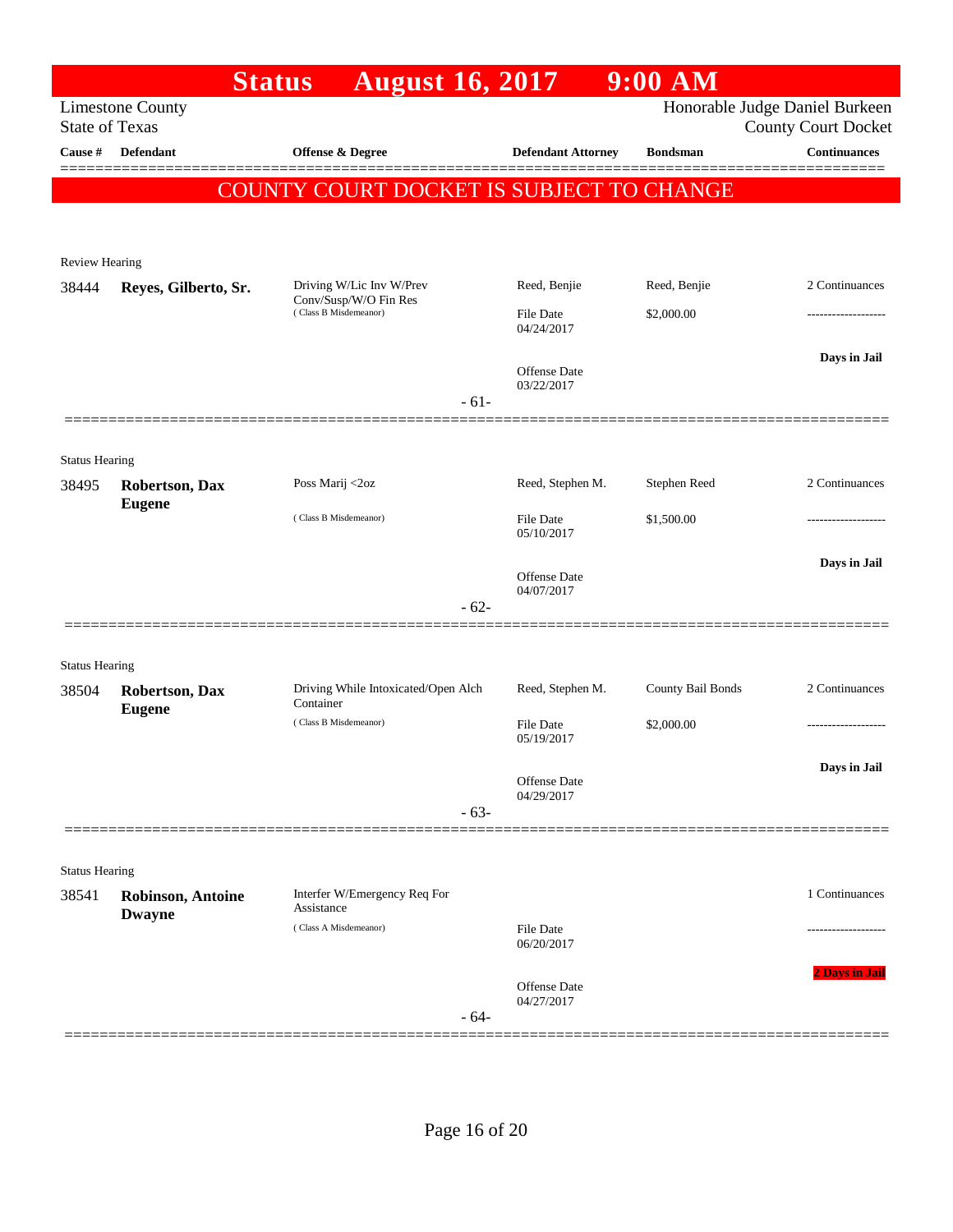|                            | <b>Status</b>                             | <b>August 16, 2017</b>                          |                                                   | 9:00 AM           |                                                              |
|----------------------------|-------------------------------------------|-------------------------------------------------|---------------------------------------------------|-------------------|--------------------------------------------------------------|
| <b>State of Texas</b>      | <b>Limestone County</b>                   |                                                 |                                                   |                   | Honorable Judge Daniel Burkeen<br><b>County Court Docket</b> |
| Cause #                    | <b>Defendant</b>                          | Offense & Degree                                | <b>Defendant Attorney</b>                         | <b>Bondsman</b>   | <b>Continuances</b>                                          |
|                            |                                           | <b>COUNTY COURT DOCKET IS SUBJECT TO CHANGE</b> |                                                   |                   |                                                              |
|                            |                                           |                                                 |                                                   |                   |                                                              |
|                            |                                           |                                                 |                                                   |                   |                                                              |
| <b>Status Hearing</b>      |                                           | Assault Causes Bodily Injury Family             |                                                   |                   | 1 Continuances                                               |
| 38542                      | <b>Robinson, Antoine</b><br><b>Dwayne</b> | Member                                          |                                                   |                   |                                                              |
|                            |                                           | (Class A Misdemeanor)                           | <b>File Date</b><br>06/20/2017                    |                   |                                                              |
|                            |                                           |                                                 | Offense Date<br>04/27/2017                        |                   | <b>2 Days in Jail</b>                                        |
|                            |                                           | $-65-$                                          |                                                   |                   |                                                              |
|                            |                                           |                                                 |                                                   |                   |                                                              |
| <b>Status Hearing</b>      |                                           |                                                 |                                                   |                   | 2 Continuances                                               |
| 37758                      | <b>Rodgers, Lane William</b>              | Poss Marij <2oz<br>(Class B Misdemeanor)        | Moore, David E.<br><b>File Date</b><br>12/22/2015 |                   | .                                                            |
|                            |                                           |                                                 |                                                   |                   | Days in Jail                                                 |
|                            |                                           |                                                 | Offense Date<br>12/05/2015                        |                   |                                                              |
|                            |                                           | $-66-$                                          |                                                   |                   |                                                              |
|                            |                                           |                                                 |                                                   |                   |                                                              |
| Pre-trial Hearing<br>38268 | <b>Ruiz-Torres, Homero</b>                | Driving While Intoxicated                       | Reed, Benjie                                      | County Bail Bonds | 7 Continuances                                               |
|                            |                                           | (Class B Misdemeanor)                           | <b>File Date</b><br>12/02/2016                    | \$3,000.00        |                                                              |
|                            |                                           |                                                 |                                                   |                   | Days in Jail                                                 |
|                            |                                           |                                                 | Offense Date<br>07/30/2016                        |                   |                                                              |
|                            |                                           | $-67-$                                          |                                                   |                   |                                                              |
|                            |                                           |                                                 |                                                   |                   |                                                              |
| <b>Status Hearing</b>      |                                           |                                                 |                                                   |                   |                                                              |
| 38521                      | Smith, Joseph<br>Seymour                  | Driving While Intoxicated 2nd                   | Moore, David E.                                   | County Bail Bonds | 1 Continuances                                               |
|                            |                                           | (Class A Misdemeanor)                           | File Date<br>06/08/2017                           | \$3,000.00        |                                                              |
|                            |                                           |                                                 | Offense Date                                      |                   | Days in Jail                                                 |
|                            |                                           | $-68-$                                          | 05/14/2017                                        |                   |                                                              |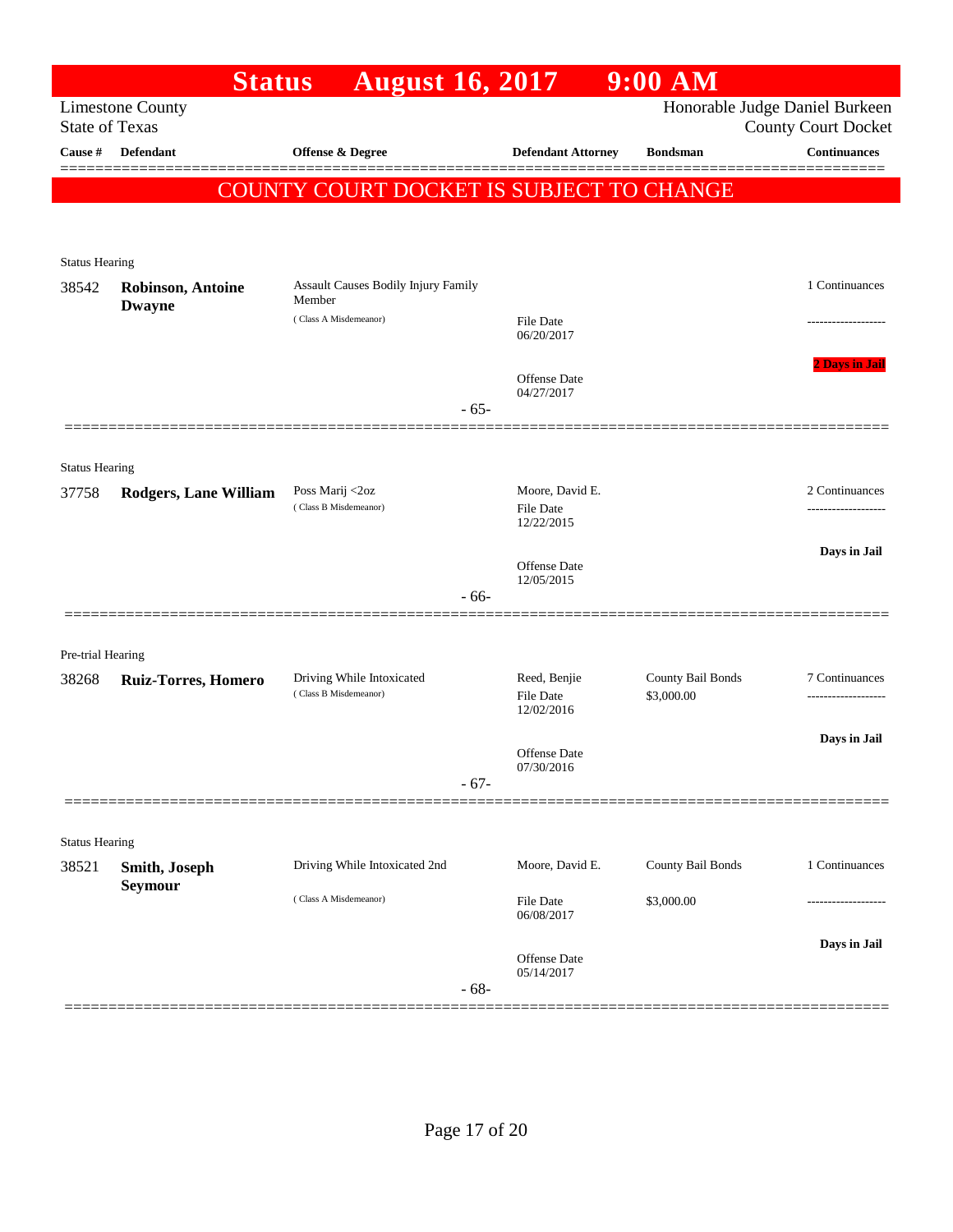|                       |                             | <b>Status</b><br><b>August 16, 2017</b>         |                                     |                                | 9:00 AM           |                                                              |
|-----------------------|-----------------------------|-------------------------------------------------|-------------------------------------|--------------------------------|-------------------|--------------------------------------------------------------|
| <b>State of Texas</b> | <b>Limestone County</b>     |                                                 |                                     |                                |                   | Honorable Judge Daniel Burkeen<br><b>County Court Docket</b> |
| Cause #               | <b>Defendant</b>            | Offense & Degree                                |                                     | <b>Defendant Attorney</b>      | <b>Bondsman</b>   | <b>Continuances</b>                                          |
|                       |                             | <b>COUNTY COURT DOCKET IS SUBJECT TO CHANGE</b> |                                     |                                |                   |                                                              |
|                       |                             |                                                 |                                     |                                |                   |                                                              |
|                       |                             |                                                 |                                     |                                |                   |                                                              |
| Review Hearing        |                             | Theft Prop>=\$50<\$500                          |                                     | Reed, Benjie                   | Reed, Benjie      | 4 Continuances                                               |
| 37773                 | <b>Smith, Tammy</b>         | (Class B Misdemeanor)                           |                                     | <b>File Date</b>               | \$2,500.00        |                                                              |
|                       |                             |                                                 |                                     | 01/11/2016                     |                   | Days in Jail                                                 |
|                       |                             |                                                 |                                     | Offense Date<br>08/08/2014     |                   |                                                              |
|                       |                             |                                                 | $-69-$                              |                                |                   |                                                              |
|                       |                             |                                                 |                                     |                                |                   |                                                              |
| Review Hearing        |                             |                                                 |                                     |                                |                   |                                                              |
| 38005                 | Solano, Sandra<br>Carolina  | Member                                          | Assault Causes Bodily Injury Family |                                | Player Bail Bonds | 8 Continuances                                               |
|                       |                             | (Class A Misdemeanor)                           |                                     | <b>File Date</b><br>05/27/2016 | \$3,000.00        |                                                              |
|                       |                             |                                                 |                                     |                                |                   | Days in Jail                                                 |
|                       |                             |                                                 |                                     | Offense Date<br>04/02/2016     |                   |                                                              |
|                       |                             |                                                 | $-70-$                              |                                |                   |                                                              |
| <b>Status Hearing</b> |                             |                                                 |                                     |                                |                   |                                                              |
| 38247                 | Strain, Jakeldrick          | Poss Marij <2oz                                 |                                     | Reed, Benjie                   | Reed, Benjie      | 4 Continuances                                               |
|                       | Jaquawn                     | (Class B Misdemeanor)                           |                                     | <b>File Date</b>               | \$5,000.00        | .                                                            |
|                       |                             |                                                 |                                     | 11/17/2016                     |                   |                                                              |
|                       |                             |                                                 |                                     | Offense Date                   |                   | Days in Jail                                                 |
|                       |                             |                                                 | $-71-$                              | 10/22/2016                     |                   |                                                              |
|                       |                             |                                                 |                                     |                                |                   |                                                              |
| <b>Status Hearing</b> |                             |                                                 |                                     |                                |                   |                                                              |
| 38343                 | Thompson, William<br>Howard | Driving While Intoxicated                       |                                     | Green, Neal                    | County Bail Bonds | 5 Continuances                                               |
|                       |                             | (Class B Misdemeanor)                           |                                     | File Date<br>01/26/2017        | \$1,500.00        | ---------------                                              |
|                       |                             |                                                 |                                     |                                |                   | Days in Jail                                                 |
|                       |                             |                                                 |                                     | Offense Date<br>07/17/2016     |                   |                                                              |
|                       |                             |                                                 | $-72-$                              |                                |                   |                                                              |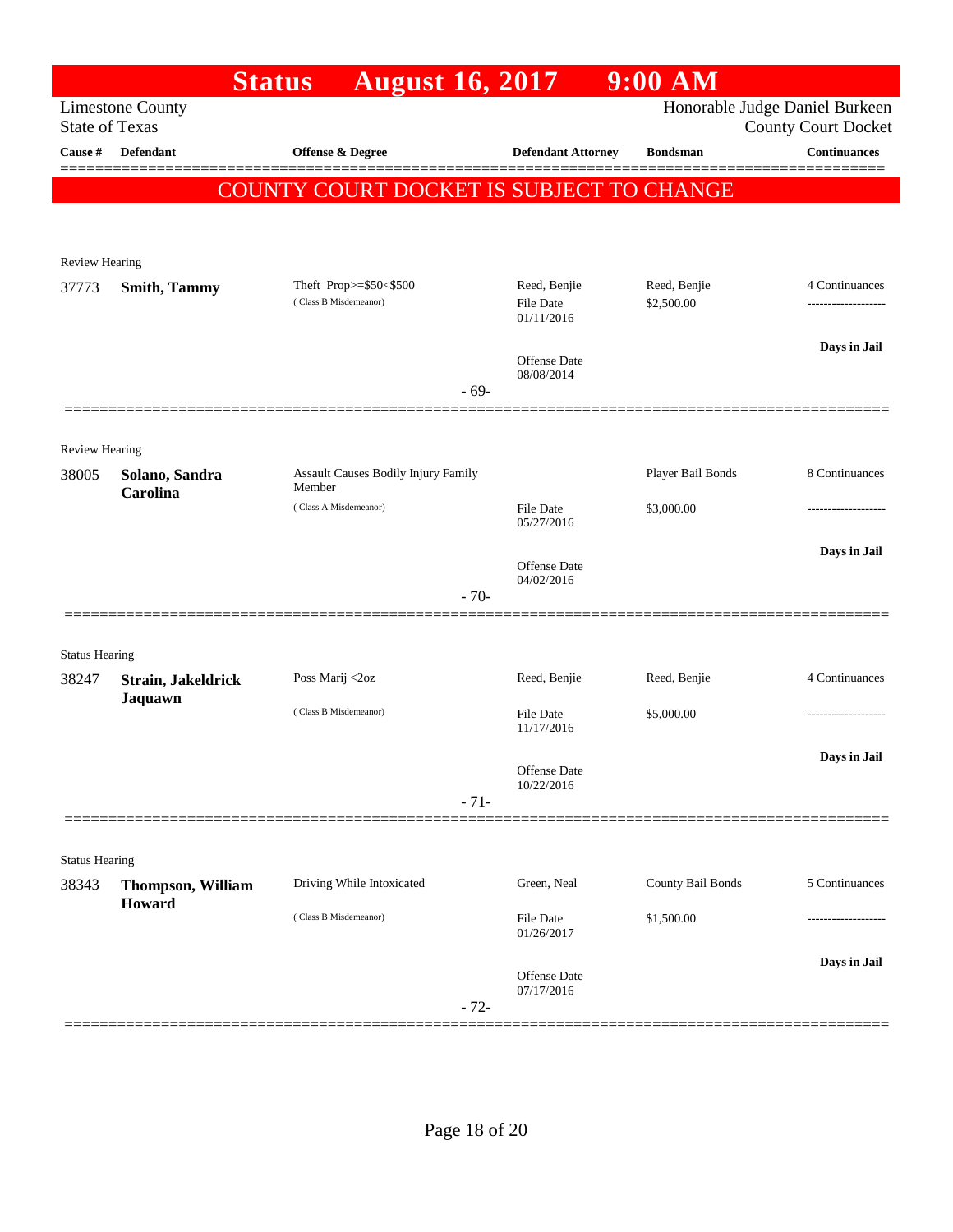|                                | <b>Status</b>                           | <b>August 16, 2017</b>                                 |                                | 9:00 AM                    |                                                              |
|--------------------------------|-----------------------------------------|--------------------------------------------------------|--------------------------------|----------------------------|--------------------------------------------------------------|
| <b>State of Texas</b>          | <b>Limestone County</b>                 |                                                        |                                |                            | Honorable Judge Daniel Burkeen<br><b>County Court Docket</b> |
| Cause #                        | Defendant                               | <b>Offense &amp; Degree</b>                            | <b>Defendant Attorney</b>      | <b>Bondsman</b>            | <b>Continuances</b>                                          |
|                                |                                         |                                                        |                                |                            |                                                              |
|                                |                                         | COUNTY COURT DOCKET IS SUBJECT TO CHANGE               |                                |                            |                                                              |
|                                |                                         |                                                        |                                |                            |                                                              |
| <b>Review Hearing</b>          |                                         |                                                        |                                |                            |                                                              |
| 38148                          | Vasquez, Jose Luis                      | Driving W/Lic Inv W/Prev<br>Conv/Susp/W/O Fin Res      |                                | Personal Bond              | 3 Continuances                                               |
|                                |                                         | (Class B Misdemeanor)                                  | <b>File Date</b><br>08/23/2016 | \$1,500.00                 |                                                              |
|                                |                                         |                                                        |                                |                            | <b>125 Days in Jail</b>                                      |
|                                |                                         |                                                        | Offense Date<br>07/26/2016     |                            |                                                              |
|                                |                                         | $-73-$                                                 |                                |                            |                                                              |
|                                |                                         |                                                        |                                |                            |                                                              |
| <b>Review Hearing</b><br>38380 |                                         | Bail Jumping And Fail To Appear                        | Reed, Justin                   | Reed, Justin               | 3 Continuances                                               |
|                                | Vasquez, Jose Luis                      | (Class A Misdemeanor)                                  | <b>File Date</b>               | \$2,000.00                 |                                                              |
|                                |                                         |                                                        | 02/21/2017                     |                            | 125 Days in Jail                                             |
|                                |                                         |                                                        | Offense Date<br>02/15/2017     |                            |                                                              |
|                                |                                         | $-74-$                                                 |                                |                            |                                                              |
|                                |                                         |                                                        |                                |                            |                                                              |
| <b>Status Hearing</b>          |                                         |                                                        |                                |                            |                                                              |
| 38425                          | <b>Waldrop, Rachel</b><br><b>Deanne</b> | False Drug Test Falsification Device                   | Reed, Benjie                   | Reed, Benjie               | 4 Continuances                                               |
|                                |                                         | (Class B Misdemeanor)                                  | <b>File Date</b><br>04/18/2017 | \$2,000.00                 |                                                              |
|                                |                                         |                                                        |                                |                            | Days in Jail                                                 |
|                                |                                         |                                                        | Offense Date<br>03/27/2017     |                            |                                                              |
|                                |                                         | $-75-$                                                 |                                |                            |                                                              |
|                                |                                         |                                                        |                                |                            |                                                              |
| <b>Status Hearing</b>          |                                         |                                                        |                                |                            |                                                              |
| 38379                          | Webb, Jeremy Wayne                      | Theft Prop <\$100 W/Prev Conv<br>(Class B Misdemeanor) | Reed, Benjie<br>File Date      | Reed, Benjie<br>\$1,000.00 | 4 Continuances<br>-------------------                        |
|                                |                                         |                                                        | 02/17/2017                     |                            |                                                              |
|                                |                                         |                                                        | <b>Offense Date</b>            |                            | Days in Jail                                                 |
|                                |                                         | $-76-$                                                 | 01/09/2017                     |                            |                                                              |
|                                |                                         |                                                        |                                |                            |                                                              |